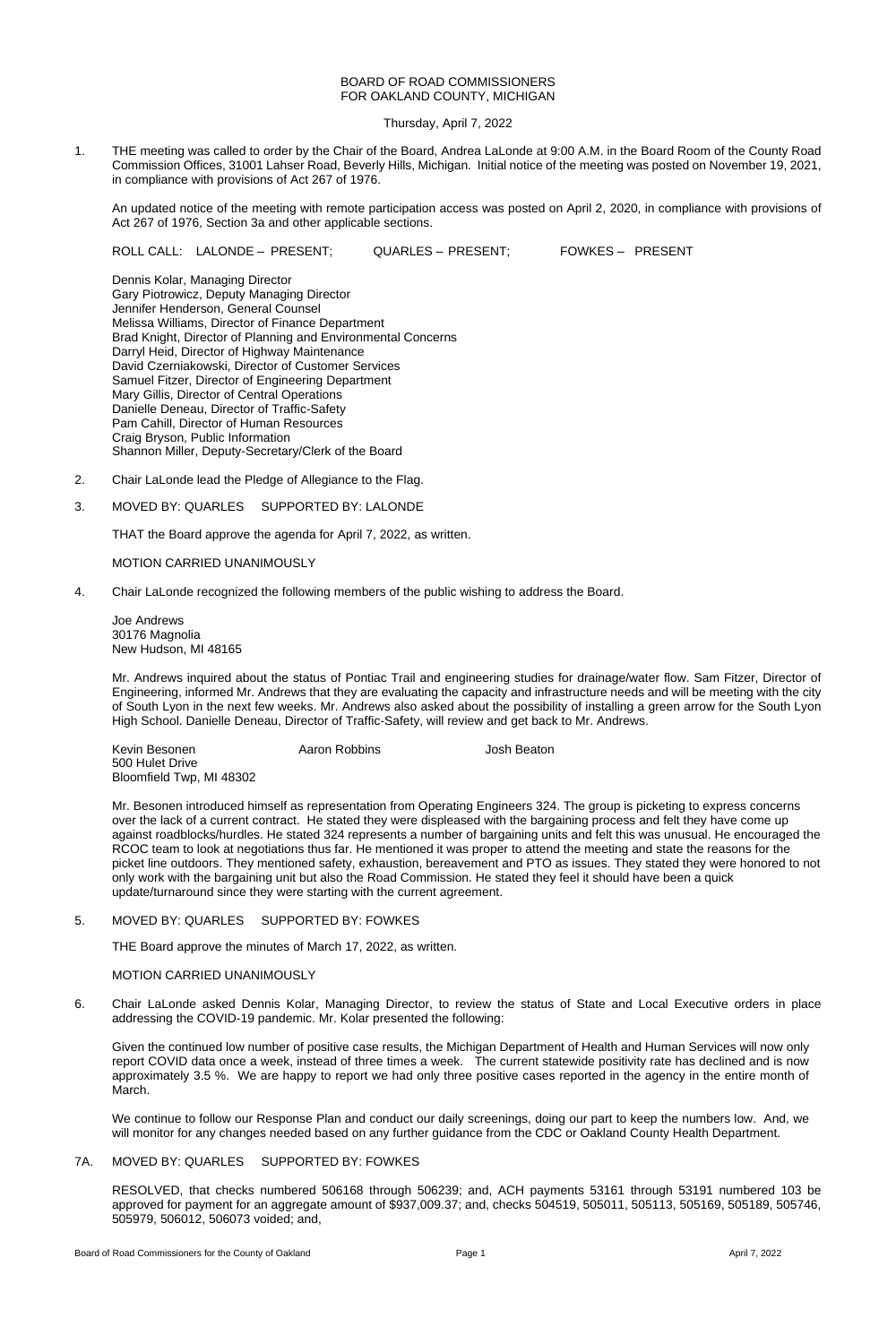FURTHER RESOLVED, that the Oakland County Treasurer be directed to pay the checks from the funds in the County Road Account.

MOTION CARRIED UNANIMOUSLY

7B. MOVED BY: QUARLES SUPPORTED BY: FOWKES

RESOLVED, that checks numbered 506240 through 506284; and, ACH payments 53192 through 53228 numbered 82 be approved for payment for an aggregate amount of \$1,299,519.54; and,

FURTHER RESOLVED, that the Oakland County Treasurer be directed to pay the checks from the funds in the County Road Account.

MOTION CARRIED UNANIMOUSLY

7C. MOVED BY: QUARLES SUPPORTED BY: FOWKES

RESOLVED, that checks numbered 506285 through 506321; and, ACH payments 53229 through 53274 numbered 83 be approved for payment for an aggregate amount of \$801,490.07; and,

FURTHER RESOLVED, that the Oakland County Treasurer be directed to pay the checks from the funds in the County Road Account.

MOTION CARRIED UNANIMOUSLY

8AB. MOVED BY: QUARLES SUPPORTED BY: FOWKES

THAT Permits and Adopt-A-Road applications issued by the Road Commission for Oakland County, Customer Service Department, be approved and become effective on the date issued:

| 63045 | Through |      | 63123   Construction Permits |
|-------|---------|------|------------------------------|
| 0110  | Through | 0156 | Driveway Permits             |
| 0574  | Through | 0574 | Adopt-A-Road                 |

MOTION CARRIED UNANIMOUSLY

## 9A. MOVED BY: QUARLES SUPPORTED BY: FOWKES

WHEREAS, TAPPON COURT, located in Jack's Greens Lake Park Subdivision, Sections 31 & 32, Independence Township, Oakland County, Michigan, is a public street under the jurisdiction of the Board; and

WHEREAS, on March 8, 2022, the Board of County Road Commissioners received an application by petition for a Special Assessment Road Improvement Project; and

WHEREAS, as provided by Act 246, Michigan State Statute for the year 1931 as amended, this petition was circulated to obtain more than 51% of the lineal footage of lands fronting or touching all of the described street said frontages being certified as Tappon Court - 51.58%.

NOW, THEREFORE, BE IT RESOLVED, that pursuant to Act 246, the application by petition for a Special Assessment Improvement Project for all of the described street has been found to be VALID; and

BE IT FURTHER RESOLVED, that this Board hereby makes its preliminary determination that the proposed improvement is necessary for the benefit of the public and is for public welfare and convenience; and

BE IT FURTHER RESOLVED, this Board directs the necessary surveys be made, grades established, plans and specifications prepared along with the related estimates of cost of the project. This Board also directs that a plat of lands to be assessed be made showing all lands that may be benefited by the proposed improvements; and

BE IT FURTHER RESOLVED, that this Board hereby orders that a copy of this resolution shall be served by First Class Mail to

each owner of, or party in interest in property to be assessed, at their address as shown upon the latest local tax records.

MOTION CARRIED UNANIMOUSLY

# 9B. MOVED BY: QUARLES SUPPORTED BY: FOWKES

WHEREAS, FOXFIRE DRIVE, HUNTCLIFF COURT, MYSTIC HILLS DRIVE, and ROLLING GREEN COURT, platted in Mystic Hills Estates; FOXFIRE DRIVE, located in Mystic Knolls Condo; all located in Section 20, Milford Township, Oakland County, Michigan, are public streets under the jurisdiction of the Board; and

WHEREAS, on March 14, 2022, the Board of County Road Commissioners received an application by petition for a Special Assessment Road Improvement Project; and

WHEREAS, as provided by Act 246, Michigan State Statute for the year 1931 as amended, this petition was circulated to obtain more than 51% of the lineal footage of lands fronting or touching each and all of the described streets said frontages being certified as Foxfire Drive - 54.959%; Huntcliff Court - 64.412%; Mystic Hills Drive - 54.914%; and Rolling Green Court - 52.137%.

NOW, THEREFORE, BE IT RESOLVED, that pursuant to Act 246, the application by petition for a Special Assessment Improvement Project for each and all of the described streets has been found to be VALID; and

Board of Road Commissioners for the County of Oakland **Page 2** Page 2 April 7, 2022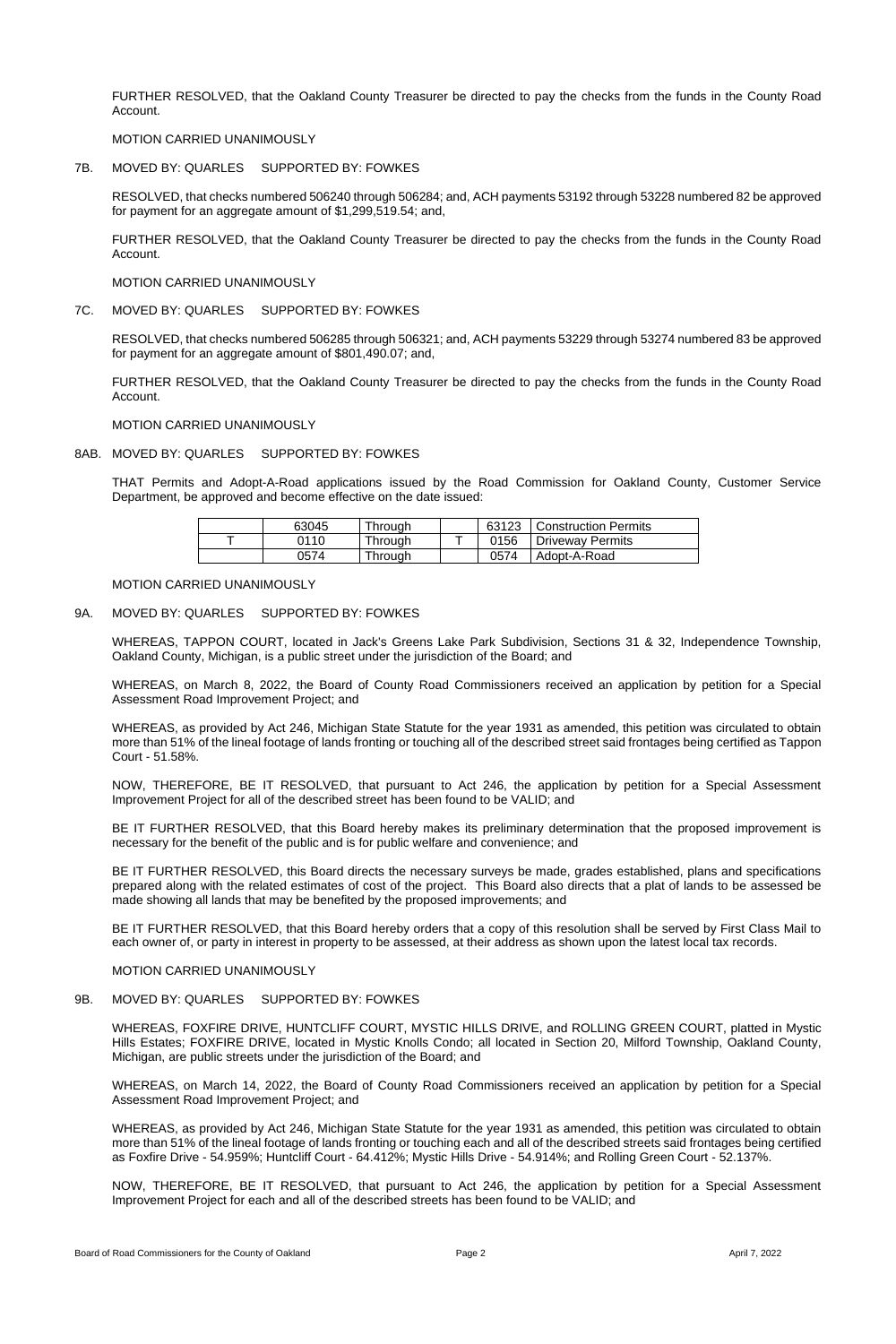BE IT FURTHER RESOLVED, that this Board hereby makes its preliminary determination that the proposed improvement is necessary for the benefit of the public and is for public welfare and convenience; and

BE IT FURTHER RESOLVED, this Board directs the necessary surveys be made, grades established, plans and specifications prepared along with the related estimates of cost of the project. This Board also directs that a plat of lands to be assessed be made showing all lands that may be benefited by the proposed improvements; and

BE IT FURTHER RESOLVED, that this Board hereby orders that a copy of this resolution shall be served by First Class Mail to each owner of, or party in interest in property to be assessed, at their address as shown upon the latest local tax records.

MOTION CARRIED UNANIMOUSLY

9C. MOVED BY: QUARLES SUPPORTED BY: FOWKES

WHEREAS, ARLINE DRIVE (platted as Josephine Drive) and EDKINS STREET (platted as Eleanor Drive), platted in Rome Park Subdivision, Sections 15 & 22, West Bloomfield Township, Oakland County, Michigan, are public streets under the jurisdiction of the Board; and

WHEREAS, on March 24, 2022, the Board of County Road Commissioners received an application by petition for a Special Assessment Road Improvement Project; and

WHEREAS, as provided by Act 246, Michigan State Statute for the year 1931 as amended, this petition was circulated to obtain more than 51% of the lineal footage of lands fronting or touching each and all of the described streets said frontages being certified as Arline Drive - 57.767%; and Edkins Street - 58.358%.

NOW, THEREFORE, BE IT RESOLVED, that pursuant to Act 246, the application by petition for a Special Assessment Improvement Project for each and all of the described streets has been found to be VALID; and

BE IT FURTHER RESOLVED, that this Board hereby makes its preliminary determination that the proposed improvement is necessary for the benefit of the public and is for public welfare and convenience; and

BE IT FURTHER RESOLVED, this Board directs the necessary surveys be made, grades established, plans and specifications prepared along with the related estimates of cost of the project. This Board also directs that a plat of lands to be assessed be made showing all lands that may be benefited by the proposed improvements; and

BE IT FURTHER RESOLVED, that this Board hereby orders that a copy of this resolution shall be served by First Class Mail to each owner of, or party in interest in property to be assessed, at their address as shown upon the latest local tax records.

#### MOTION CARRIED UNANIMOUSLY

#### 10A. MOVED BY: QUARLES SUPPORTED BY: FOWKES

WHEREAS, TAPPON COURT, located in Jack's Greens Lake Park Subdivision, Sections 31 & 32, Independence Township, Oakland County, Michigan, is a public street under the jurisdiction of the Board; and

WHEREAS, on March 8, 2022, the Board of County Road Commissioners received application by petition for a Special Assessment Improvement Project signed by owners of lineal footage of lands fronting or touching all of the described street in excess of the required 51%; and

WHEREAS, this application by petition complies with the provisions of Act 246 of the Public Acts of 1931, State of Michigan, as amended, and as provided in the Policy and Procedure Manual for Special Assessment Improvement Projects as adopted by the Board; and

WHEREAS, said application by petition grants the authority to the Board to establish a special assessment district to have improvements made by contract, and to assess the benefiting property for the cost of said improvements by reason of benefits accruing from the proposed improvement; and

WHEREAS, by resolution under date of April 7, 2022, the Board did declare said petition to be valid and did make its preliminary determination that the proposed improvement is necessary for the benefit of the public and for public welfare and convenience; and

WHEREAS, an examination of the location of the proposed improvements, surveys, preliminary plans, specifications, a plat of the lands that may benefit and be assessed along with an estimate of the total project cost in the amount of \$183,746.75 for said improvements have been made; and

WHEREAS, said plat of lands that may benefit and be assessed and an estimate of the total project cost are hereby attached and made part of this order, and the surveys, preliminary plans and specifications are available in the Board's Engineering Department and are hereby incorporated in, and made part of this order; and

WHEREAS, in accordance with the provisions of Act 246, a Hearing shall be held at a time and place as determined by the Board for the purpose of hearing objections to or support for the proposed improvements, establishment of the assessment district, and determining the number of annual installments in which the money for the cost of said improvements shall be raised.

NOW, THEREFORE, BE IT RESOLVED, that this Board does hereby make its First Order of Determination and does determine and declare that the proposed improvements are necessary for the benefit of the public and for public welfare and convenience and that improvements be made to the aforementioned street; and

BE IT FURTHER RESOLVED, that in accordance with the provisions of Act 246, a public Hearing on Objections will be held remotely via Microsoft Teams (810-337-8118; conference ID 565 339 419#) on the 25th day of April, 2022, at 7:00 p.m.; and

Board of Road Commissioners for the County of Oakland **Page 3** Page 3 April 7, 2022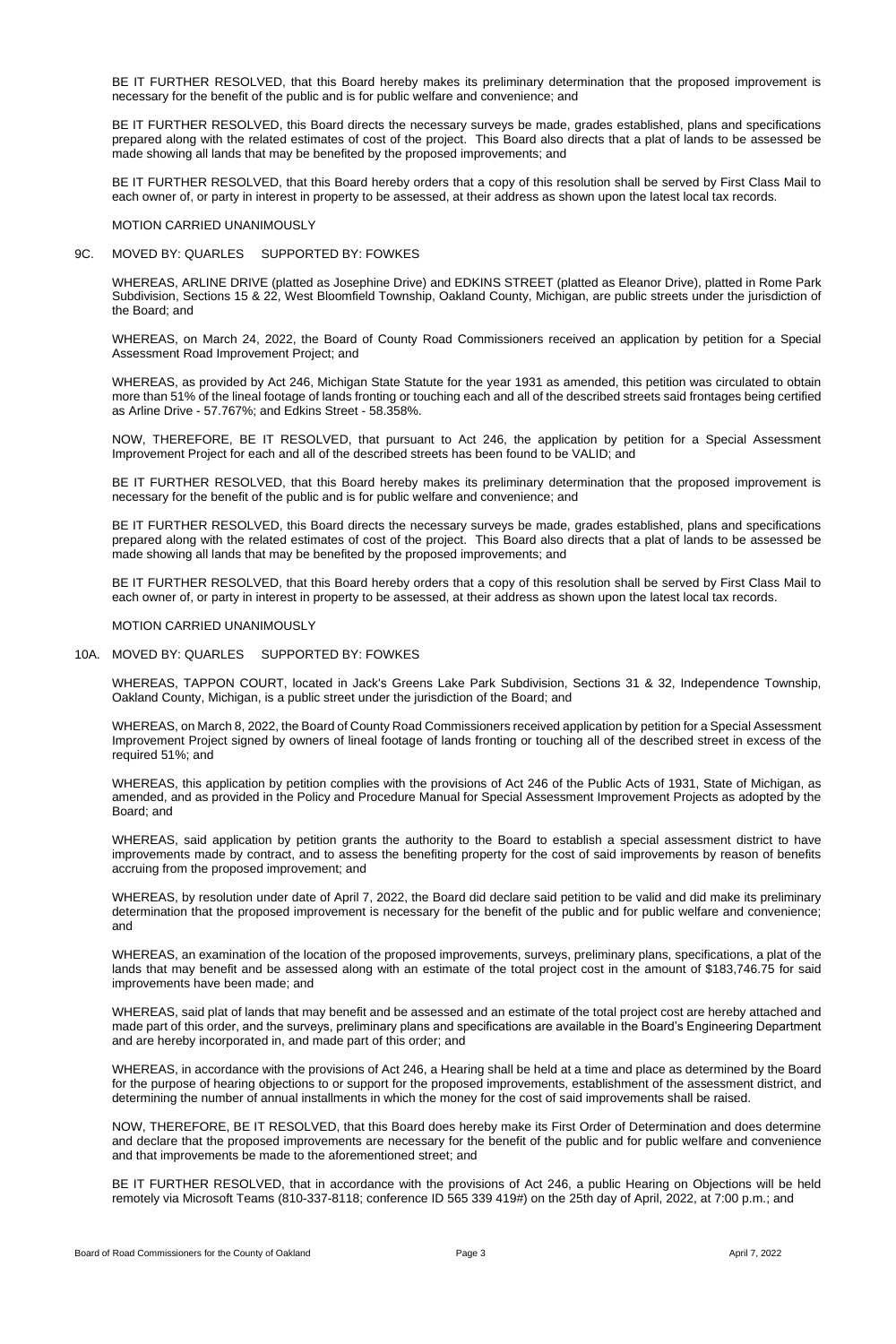BE IT FURTHER RESOLVED, said Hearing on Objections will be conducted by a Hearing Examiner, as provided in the Policy and Procedure Manual for Special Assessment Improvement Projects as adopted by this Board; and

BE IT FURTHER RESOLVED, that this Board does hereby appoint Robert S. Rollinger of 30500 Northwestern Hwy, Suite 500, Farmington Hills, Michigan, to act as Hearing Examiner for the Hearing on Objections for the improvement of the aforementioned street; and

BE IT FURTHER RESOLVED, that said Examiner shall submit findings of fact and proposed determinations to the Board in accordance with the Policy and Procedure Manual for Special Assessment Improvement Projects; and

BE IT FURTHER RESOLVED, this Board has determined that the following described parcels of land, lots numbering 14 through 26, inclusive, platted in Jack's Greens Lake Park Subdivision, may be subject to assessment for benefits accruing from the proposed improvement; and

BE IT FURTHER RESOLVED, that this Board does apportion 0% of the total cost of this improvement to be borne by Independence Township, and the remaining 100% to be assessed against the lands benefited; and

BE IT FURTHER RESOLVED, that this Board does determine that the money for the cost of the proposed improvement shall be raised in ten (10) approximately equal annual installments with interest at the rate of 6 percent per annum.

BE IT FURTHER RESOLVED, that notice of this Hearing shall be given in accordance with act 246 and that this Board hereby orders that a copy of this resolution shall be served by first class mail to each owner of, or party in interest in property to be assessed at their address as shown upon the latest local tax records.

#### MOTION CARRIED UNANIMOUSLY

### 10B. MOVED BY: QUARLES SUPPORTED BY: FOWKES

WHEREAS, FOXFIRE DRIVE, HUNTCLIFF COURT, MYSTIC HILLS DRIVE, and ROLLING GREEN COURT, platted in Mystic Hills Estates; FOXFIRE DRIVE, located in Mystic Knolls Condo; all located in Section 20, Milford Township, Oakland County, Michigan, are public streets under the jurisdiction of the Board; and

WHEREAS, on March 14, 2022, the Board of County Road Commissioners received application by petition for a Special Assessment Improvement Project signed by owners of lineal footage of lands fronting or touching each and all of the described streets in excess of the required 51%; and

WHEREAS, this application by petition complies with the provisions of Act 246 of the Public Acts of 1931, State of Michigan, as amended, and as provided in the Policy and Procedure Manual for Special Assessment Improvement Projects as adopted by the Board; and

WHEREAS, said application by petition grants the authority to the Board to establish a special assessment district to have improvements made by contract, and to assess the benefiting property for the cost of said improvements by reason of benefits accruing from the proposed improvement; and

WHEREAS, by resolution under date of April 7, 2022, the Board did declare said petition to be valid and did make its preliminary determination that the proposed improvement is necessary for the benefit of the public and for public welfare and convenience; and

WHEREAS, an examination of the location of the proposed improvements, surveys, preliminary plans, specifications, a plat of the lands that may benefit and be assessed along with an estimate of the total project cost in the amount of \$1,213,187.43 for said improvements have been made; and

WHEREAS, said plat of lands that may benefit and be assessed and an estimate of the total project cost are hereby attached and made part of this order, and the surveys, preliminary plans and specifications are available in the Board's Engineering Department and are hereby incorporated in, and made part of this order; and

WHEREAS, in accordance with the provisions of Act 246, a Hearing shall be held at a time and place as determined by the Board for the purpose of hearing objections to or support for the proposed improvements, establishment of the assessment district, and determining the number of annual installments in which the money for the cost of said improvements shall be raised.

NOW, THEREFORE, BE IT RESOLVED, that this Board does hereby make its First Order of Determination and does determine and declare that the proposed improvements are necessary for the benefit of the public and for public welfare and convenience and that improvements be made to the aforementioned streets; and

BE IT FURTHER RESOLVED, that in accordance with the provisions of Act 246, a public Hearing on Objections will be held remotely via Microsoft Teams (810-337-8118; conference ID 998 669 79#) on the 21st day of April, 2022, at 7:00 p.m; and

BE IT FURTHER RESOLVED, said Hearing on Objections will be conducted by a Hearing Examiner, as provided in the Policy and Procedure Manual for Special Assessment Improvement Projects as adopted by this Board; and

BE IT FURTHER RESOLVED, that this Board does hereby appoint Robert S. Rollinger of 30500 Northwestern Hwy, Suite 500, Farmington Hills, Michigan, to act as Hearing Examiner for the Hearing on Objections for the improvement of the aforementioned streets; and

BE IT FURTHER RESOLVED, that said Examiner shall submit findings of fact and proposed determinations to the Board in accordance with the Policy and Procedure Manual for Special Assessment Improvement Projects; and

BE IT FURTHER RESOLVED, this Board has determined that the following described parcels of land, lots numbering 1 through 41, inclusive, platted in Mystic Hills Estates Subdivision; units 1-3, inclusive, located in Mystic Knolls Condominium; may be subject to assessment for benefits accruing from the proposed improvement; and

Board of Road Commissioners for the County of Oakland **Page 4** Page 4 April 7, 2022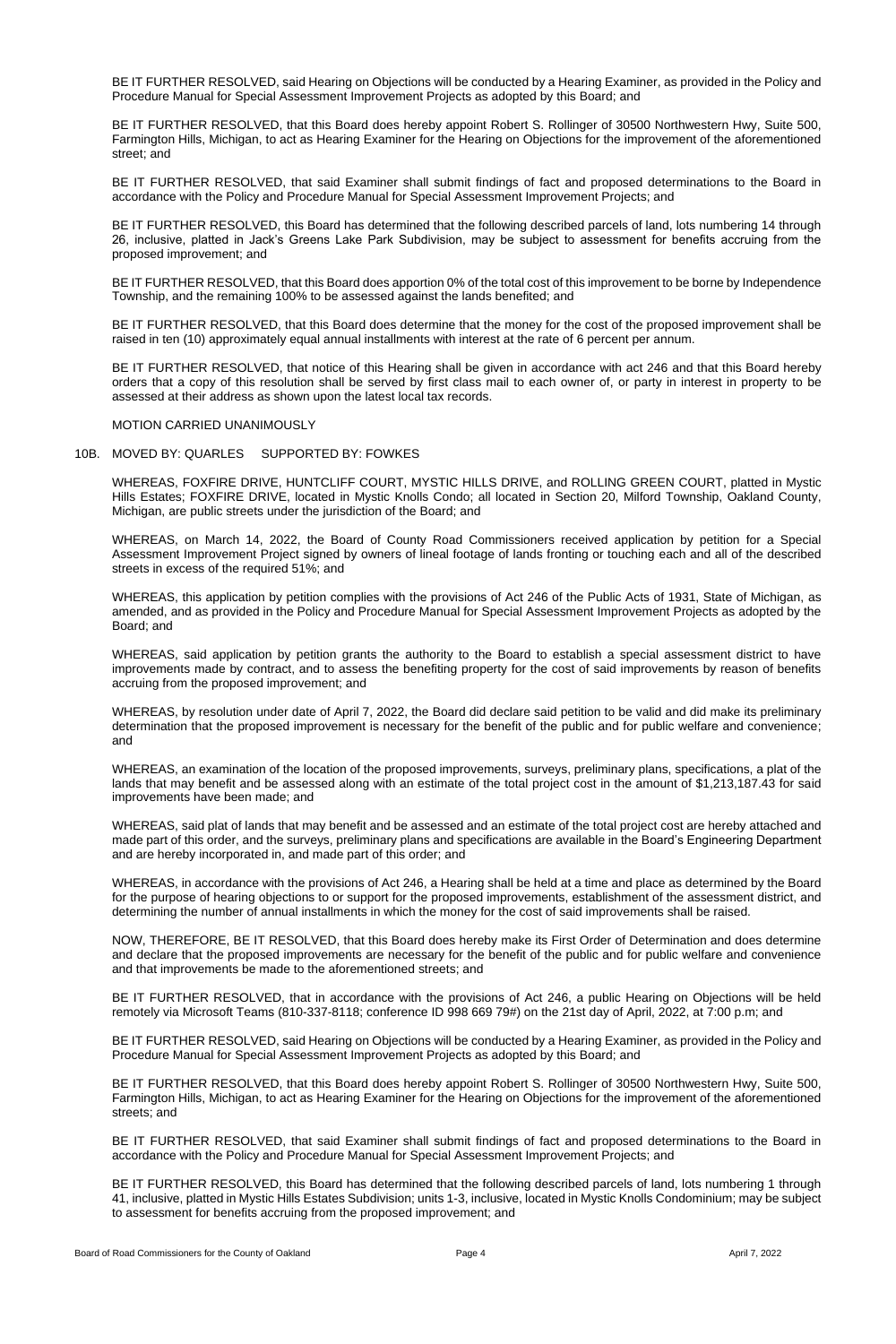BE IT FURTHER RESOLVED, that this Board does apportion 0% of the total cost of this improvement to be borne by Milford Township, and the remaining 100% to be assessed against the lands benefited; and

BE IT FURTHER RESOLVED, that this Board does determine that the money for the cost of the proposed improvement shall be raised in ten (10) approximately equal annual installments with interest at the rate of 6 percent per annum.

BE IT FURTHER RESOLVED, that notice of this Hearing shall be given in accordance with act 246 and that this Board hereby orders that a copy of this resolution shall be served by first class mail to each owner of, or party in interest in property to be assessed at their address as shown upon the latest local tax records.

MOTION CARRIED UNANIMOUSLY

#### 10C. MOVED BY: QUARLES SUPPORTED BY: FOWKES

WHEREAS, ARLINE DRIVE (platted as Josephine Drive) and EDKINS STREET (platted as Eleanor Drive), platted in Rome Park Subdivision, Sections 15 & 22, West Bloomfield Township, Oakland County, Michigan, are public streets under the jurisdiction of the Board; and

WHEREAS, on March 24, 2022, the Board of County Road Commissioners received application by petition for a Special Assessment Improvement Project signed by owners of lineal footage of lands fronting or touching each and all of the described streets in excess of the required 51%; and

WHEREAS, this application by petition complies with the provisions of Act 246 of the Public Acts of 1931, State of Michigan, as amended, and as provided in the Policy and Procedure Manual for Special Assessment Improvement Projects as adopted by the Board; and

WHEREAS, said application by petition grants the authority to the Board to establish a special assessment district to have improvements made by contract, and to assess the benefiting property for the cost of said improvements by reason of benefits accruing from the proposed improvement; and

WHEREAS, by resolution under date of April 7, 2022, the Board did declare said petition to be valid and did make its preliminary determination that the proposed improvement is necessary for the benefit of the public and for public welfare and convenience; and

WHEREAS, an examination of the location of the proposed improvements, surveys, preliminary plans, specifications, a plat of the lands that may benefit and be assessed along with an estimate of the total project cost in the amount of \$440,739.39 for said improvements have been made; and

WHEREAS, said plat of lands that may benefit and be assessed and an estimate of the total project cost are hereby attached and made part of this order, and the surveys, preliminary plans and specifications are available in the Board's Engineering Department and are hereby incorporated in, and made part of this order; and

WHEREAS, in accordance with the provisions of Act 246, a Hearing shall be held at a time and place as determined by the Board for the purpose of hearing objections to or support for the proposed improvements, establishment of the assessment district, and determining the number of annual installments in which the money for the cost of said improvements shall be raised.

NOW, THEREFORE, BE IT RESOLVED, that this Board does hereby make its First Order of Determination and does determine and declare that the proposed improvements are necessary for the benefit of the public and for public welfare and convenience and that improvements be made to the aforementioned streets; and

BE IT FURTHER RESOLVED, that in accordance with the provisions of Act 246, a public Hearing on Objections will be held remotely via Microsoft Teams (810-337-8118; conference ID 488 684 67#) on the 26th day of April, 2022, at 7:00 p.m.; and

BE IT FURTHER RESOLVED, said Hearing on Objections will be conducted by a Hearing Examiner, as provided in the Policy and Procedure Manual for Special Assessment Improvement Projects as adopted by this Board; and

BE IT FURTHER RESOLVED, that this Board does hereby appoint Thomas R. Charboneau, Jr. of 2041 E. Square Lake Road, Suite 100, Troy, Michigan, to act as Hearing Examiner for the Hearing on Objections for the improvement of the aforementioned streets; and

BE IT FURTHER RESOLVED, that said Examiner shall submit findings of fact and proposed determinations to the Board in accordance with the Policy and Procedure Manual for Special Assessment Improvement Projects; and

BE IT FURTHER RESOLVED, this Board has determined that the following described parcels of land, lots numbering 8 through 14, inclusive; lot 18; lots 72 through 88, inclusive; and lots 90 through 95, inclusive, platted in Rome Park Subdivision may be subject to assessment for benefits accruing from the proposed improvement; and

BE IT FURTHER RESOLVED, that this Board does apportion 0% of the total cost of this improvement to be borne by West Bloomfield Township, and the remaining 100% to be assessed against the lands benefited; and

BE IT FURTHER RESOLVED, that this Board does determine that the money for the cost of the proposed improvement shall be raised in ten (10) approximately equal annual installments with interest at the rate of 6 percent per annum.

BE IT FURTHER RESOLVED, that notice of this Hearing shall be given in accordance with act 246 and that this Board hereby orders that a copy of this resolution shall be served by first class mail to each owner of, or party in interest in property to be assessed at their address as shown upon the latest local tax records.

# MOTION CARRIED UNANIMOUSLY

Board of Road Commissioners for the County of Oakland **Page 5** Page 5 April 7, 2022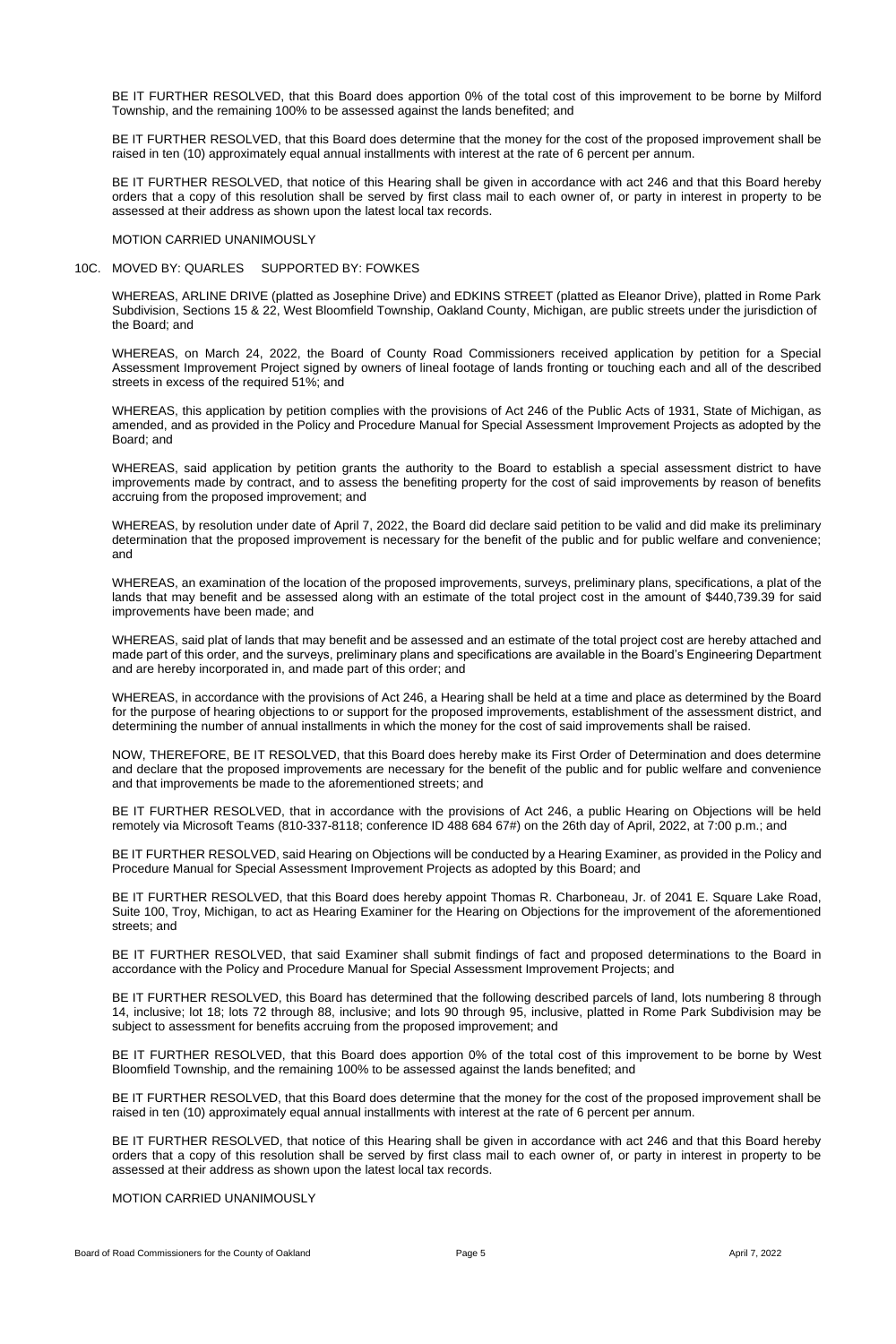## 11A. MOVED BY: QUARLES SUPPORTED BY: FOWKES

WHEREAS, this Board is in the process of reconstructing Elizabeth Lake Road at Teggerdine Road and Elizabeth Lake Road at Oxbow Lake Road in the Township of White Lake, County of Oakland, State of Michigan, being Road Commission Project Number 55331 ("Project");

WHEREAS, Elizabeth Lake, Teggerdine and Oxbow Lake Roads in the Township of White Lake are county primary roads under the jurisdiction and control of the Board;

WHEREAS, the Project requires the acquisition of a highway easement ("Highway Easement") and temporary easement ("Temporary Easement") over a vacant parcel of land ("Property") that is known as Parcel Number 45, part of Tax Parcel No. 12- 27-202-011. The Property is more particularly described in the records of this Board's Engineering Department, with said description being incorporated by reference herein;

WHEREAS, Peggy Young, State Certified General Appraiser, has prepared an appraisal report, dated January 6, 2022, estimating the just compensation for the Highway Easement to be \$827.00 and the just compensation for the Temporary Easement to be \$160.00, with the total just compensation being \$987.00;

WHEREAS, this Board is in the process of replacing the Cooley Lake Road Culvert over the Huron River in the Township of White Lake, County of Oakland, State of Michigan, being Road Commission Project No. 55503 ("Project");

WHEREAS, the owner has executed a Highway Easement in the amount of \$1,840.00 and a Temporary Easement in the amount of \$160.00, for a total amount of \$2,000.00, which is within reasonable settlement range;

WHEREAS, the Property has the following record ownership and parties in interest:

Karen J. Verdun 6275 E. Houghton Lake Drive Houghton Lake, MI 48629-8306

WHEREAS, the Board has reviewed the relevant materials regarding the Property and is otherwise informed about the subject matter;

NOW, THEREFORE, BE IT RESOLVED this Board hereby approves the Highway Easement and Temporary Easement, as proposed, over the Property, and the Board authorizes payment of \$2,000.00 to the owners and parties in interest in exchange for the conveyance. The Board further authorizes the Right of Way Division to complete the transaction and record the necessary documents with the Oakland County Register of Deeds.

MOTION CARRIED UNANIMOUSLY

## 11B. MOVED BY: QUARLES SUPPORTED BY: FOWKES

WHEREAS, Cooley Lake Road in the Township of White Lake, is a county primary road under the jurisdiction and control of this Board;

WHEREAS, the Project requires the acquisition of a highway easement ("Highway Easement") over a parcel of land ("Property") being RCOC Parcel Number 2, being part of Tax Parcel No. 12-34-477-001. The Property is more particularly described in the records of this Board's Engineering Department and which description is incorporated by reference herein;

WHEREAS, Carl Bradley, State Certified General Appraiser, has prepared an appraisal report, dated December 10, 2021, estimating the just compensation for the Highway Easement to be \$1,325.00;

WHEREAS, the owner has executed a Highway Easement in the amount of \$5,520.00 which is within reasonable settlement range;

WHEREAS, the Property has the following record ownership and parties in interest:

Ivory Farm Development Company 31550 Northwestern Highway, Suite 200 Farmington Hills, MI 48334

WHEREAS, the Board has reviewed the relevant materials regarding the Property and is otherwise informed about the subject

matter;

NOW, THEREFORE, BE IT RESOLVED this Board hereby approves the Highway Easement, as proposed, over the Property, and the Board authorizes payment of \$5,520.00 to the owners and parties in interest in exchange for the conveyance. The Board further authorizes the Right of Way Division to complete the transaction and record the necessary documents with the Oakland County Register of Deeds.

MOTION CARRIED UNANIMOUSLY

# 11C. MOVED BY: QUARLES SUPPORTED BY: FOWKES

WHEREAS, this Board is in the process of reconstructing Ten Mile Road in the City of Novi, County of Oakland, State of Michigan, being Road Commission Project No. 55601 ("Project");

WHEREAS, Ten Mile Road in the City of Novi is a county primary road under the jurisdiction and control of this Board;

WHEREAS, the Project requires the acquisition of a highway easement ("Highway Easement") and a temporary easement ("Temporary Easement") over a parcel of land ("Property") being RCOC Parcel Number 24, being part of Tax Parcel No. 22-25- 126-001, and commonly known as 40755 W. 10 Mile Road. The Property is more particularly described in the records of this Board's Engineering Department and which description is incorporated by reference herein;

Board of Road Commissioners for the County of Oakland **Page 6 Page 6** April 7, 2022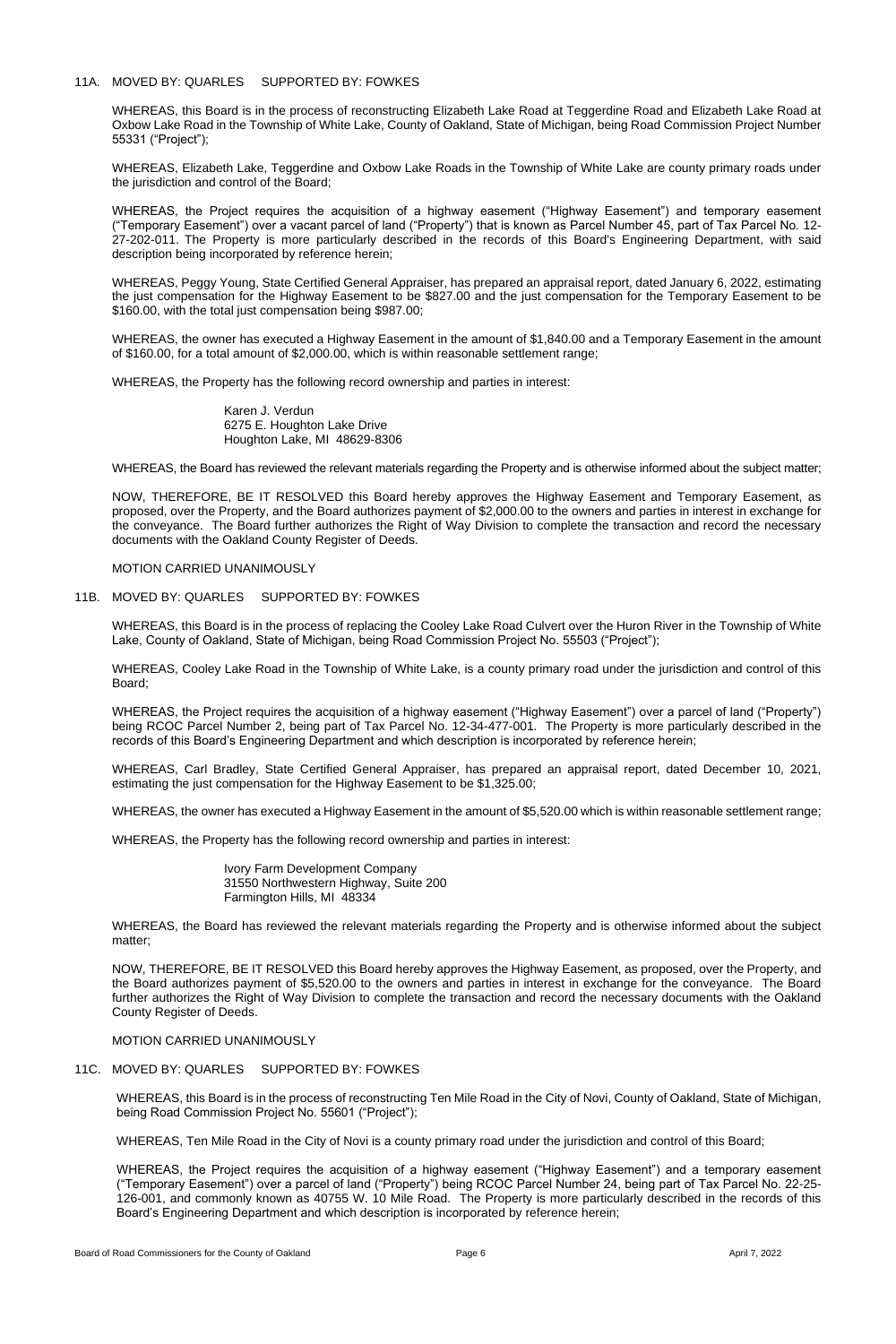WHEREAS, Peggy Young, State Certified General Appraiser, has prepared an appraisal report, dated March 3, 2022, estimating the just compensation for the Highway Easement to be \$56,264.00 and estimating the just compensation for the Temporary Easement to be \$378.00. Total estimated just compensation is \$56,642.00;

WHEREAS, the owner has executed a Highway Easement in the amount of \$56,264.00 and a Temporary Easement in the amount of \$378.00, for a total amount of \$56,642.00, which is equal to the total estimated just compensation;

WHEREAS, the Property has the following record ownership and parties in interest:

Warren S. Jocz Ann Marie F. Jocz 40755 W. 10 Mile Road Novi, MI 48375

WHEREAS, the Board has reviewed the relevant materials regarding the Property and is otherwise informed about the subject matter;

NOW, THEREFORE, BE IT RESOLVED this Board hereby approves the Highway Easement and Temporary Easement, as proposed, over the Property, and the Board authorizes payment of \$56,642.00 to the owners and parties in interest in exchange for the conveyance. The Board further authorizes the Right of Way Division to complete the transaction and record the necessary documents with the Oakland County Register of Deeds.

MOTION CARRIED UNANIMOUSLY

#### 11D. MOVED BY: QUARLES SUPPORTED BY: FOWKES

WHEREAS, this Board is in the process of reconstructing 10 Mile Road in the City of Novi, County of Oakland, State of Michigan, being Road Commission Project No. 55601 ("Project");

WHEREAS, 10 Mile Road in the City of Novi is a county primary road under the jurisdiction and control of this Board;

WHEREAS, the Project requires the acquisition of a highway easement ("Highway Easement") over a parcel of land ("Property") being RCOC Parcel Number 44, being part of Tax Parcel No. 22-25-201-001. The Property is more particularly described in the records of this Board's Engineering Department and which description is incorporated by reference herein;

WHEREAS, Peggy Young, State Certified General Appraiser, has prepared an appraisal report, dated August 25, 2021, estimating the just compensation for the Highway Easement to be \$19,030.00. Total estimated just compensation is \$19,030.00;

WHEREAS, the Board has previously reviewed relevant materials regarding the Property and on January 6, 2022, authorized a Good Faith Written Offer ("GFWO") to Purchase in the amount of \$19,030.00. Since receiving the GFWO, the owner has agreed to accept the sum of \$23,665.00, which is a reasonable administrative settlement;

WHEREAS, the Property has record ownership and parties in interest as follows:

BRADLEY NEILSON 40401 W. 10 MILE ROAD NOVI, MI 48375

NOW, THEREFORE, BE IT RESOLVED this Board hereby approves the administrative settlement of \$23,665.00 for the acquisition of the Highway Easement;

BE IT FURTHER RESOLVED this Board hereby approves the Highway Easement, as proposed, over the Property, and the Board authorizes payment of \$23,665.00 to the owners and parties in interest in exchange for the conveyance. The Board further authorizes the Right of Way Division to complete the transaction and record the necessary documents with the Oakland County Register of Deeds.

MOTION CARRIED UNANIMOUSLY

WHEREAS, this Board is in the process of reconstructing Ten Mile Road in the City of Novi, County of Oakland, State of Michigan, being Road Commission Project No. 55601 ("Project");

WHEREAS, Ten Mile Road in the City of Novi is a county primary road under the jurisdiction and control of this Board;

WHEREAS, the Project requires the acquisition of a highway easement ("Highway Easement") over a parcel of land ("Property") that is known as Parcel Number 45, part of Tax Parcel No. 22-24-451-408. The Property is more particularly described in the records of this Board's Engineering Department, with said description being incorporated by reference herein;

WHEREAS, Peggy Young, State Certified General Appraiser, has prepared an appraisal report, dated July 27, 2021, estimating the just compensation for the Highway Easement to be \$28,000.00;

WHEREAS, the owner has executed a Highway Easement in the amount of \$28,000.00 which is equal to the amount of estimated just compensation. The owner has also executed a Release of Damages in the amount of \$9,730.00. Total estimated just compensation of \$37,730.00;

Board of Road Commissioners for the County of Oakland **Page 7** Page 7 April 7, 2022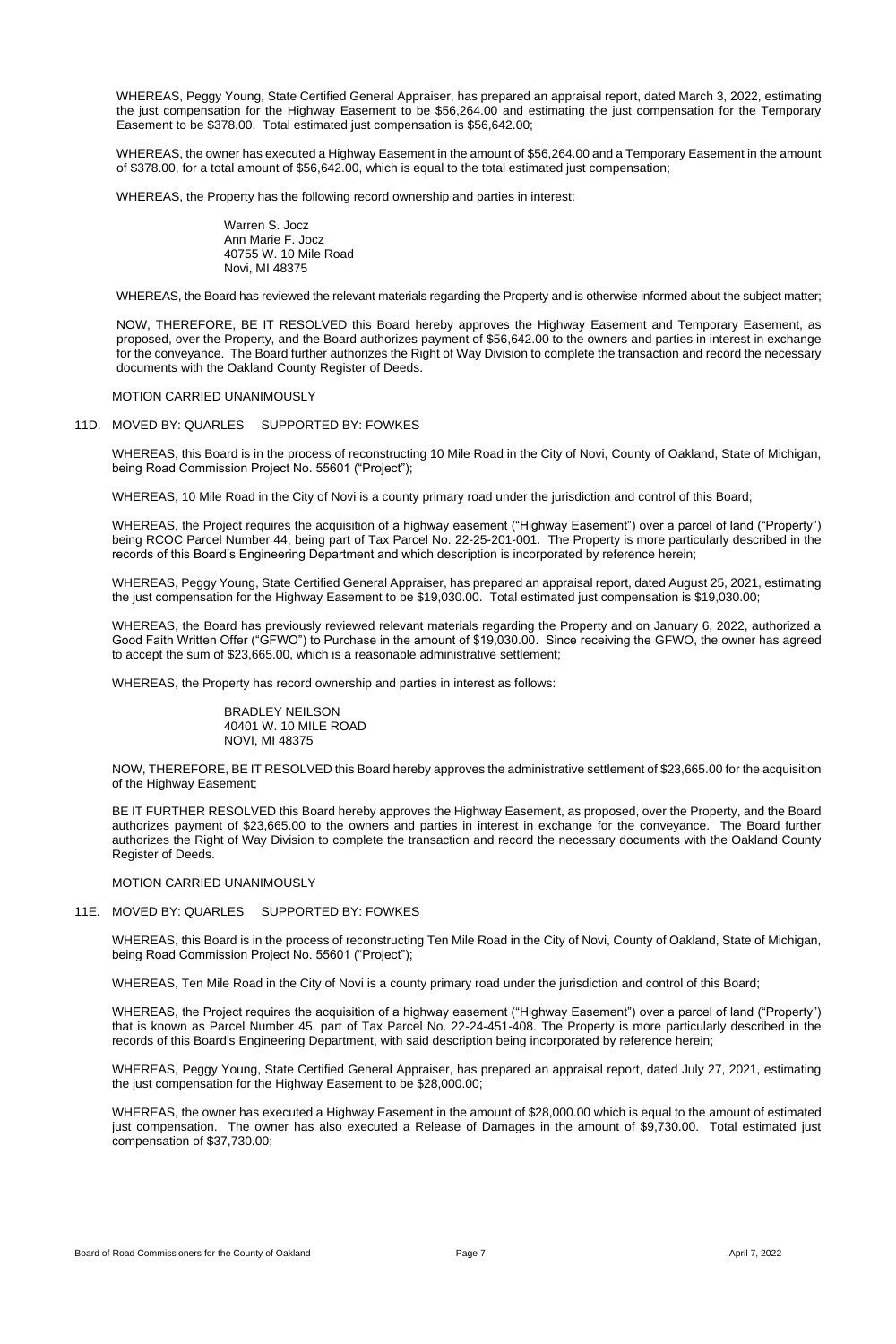WHEREAS, the Property has the following record ownership and parties in interest:

Applegate II Condominium Association 29250 W. 9 Mile Road Farmington Hills, MI 48336

WHEREAS, the Board has reviewed the relevant materials regarding the Property and is otherwise informed about the subject matter;

NOW, THEREFORE, BE IT RESOLVED this Board hereby approves the Highway Easement, as proposed, over the Property, and the Board authorizes payment of \$37,730.00 to the owners and parties in interest in exchange for the conveyance. The Board further authorizes the Right of Way Division to complete the transaction and record the necessary documents with the Oakland County Register of Deeds.

## MOTION CARRIED UNANIMOUSLY

## 11F. MOVED BY: QUARLES SUPPORTED BY: FOWKES

WHEREAS, this Board is in the process of reconstructing the Pine Valley Way Culvert over the Tributary to the Rouge River in the Township of Bloomfield, County of Oakland, State of Michigan, being Road Commission Project Number 56194 ("Project");

WHEREAS, Pine Valley Way in the Township of Bloomfield is a county primary road under the jurisdiction and control of the Board;

WHEREAS, the Project requires the acquisition of a temporary easement ("Temporary Easement") over a parcel of land ("Property") that is known as Parcel Number 1, part of Tax Parcel No. 19-16-426-004, and commonly known as 628 Pine Valley Way. The Property is more particularly described in the records of this Board's Engineering Department, with said description being incorporated by reference herein;

WHEREAS, Carl Bradley, State Certified General Appraiser, has prepared an appraisal report, dated January 24, 2022, estimating the just compensation for the Temporary Easement to be \$4,864.00;

WHEREAS, the owner has executed a Temporary Easement in the amount of \$4,864.00. This amount is equal to the estimated just compensation;

WHEREAS, the owner has executed a Temporary Easement in the amount of \$7,500.00. This amount is within reasonable settlement range;

WHEREAS, the Property has the following record ownership and parties in interest:

Janet Koprince 628 Pine Valley Way Bloomfield Hills, MI 48302

WHEREAS, the Board has reviewed the relevant materials regarding the Property and is otherwise informed about the subject matter;

NOW, THEREFORE, BE IT RESOLVED this Board hereby approves the Temporary Easement, as proposed, over the Property, and the Board authorizes payment of \$4,864.00 to the owners and parties in interest in exchange for the conveyance. The Board further authorizes the Right of Way Division to complete the transaction and record the necessary documents with the Oakland County Register of Deeds.

MOTION CARRIED UNANIMOUSLY

## 11G. MOVED BY: QUARLES SUPPORTED BY: FOWKES

WHEREAS, this Board is in the process of reconstructing the Pine Valley Way Culvert over the Tributary to the Rouge River in the Township of Bloomfield, County of Oakland, State of Michigan, being Road Commission Project Number 56194 ("Project");

WHEREAS, Pine Valley Way in the Township of Bloomfield is a county primary road under the jurisdiction and control of the Board;

WHEREAS, the Project requires the acquisition of a temporary easement ("Temporary Easement") over a parcel of land ("Property") that is known as Parcel Number 2, part of Tax Parcel No. 19-16-426-015, and commonly known as 638 Overbrook. The Property is more particularly described in the records of this Board's Engineering Department, with said description being

incorporated by reference herein;

WHEREAS, Carl Bradley, State Certified General Appraiser, has prepared an appraisal report, dated March 25, 2022, estimating the just compensation for the Temporary Easement to be \$5,020.00;

WHEREAS, the Property has the following record ownership and parties in interest:

Jason Denny and Lisa Denny 638 Overbrook Road Bloomfield Hills, MI 48302

WHEREAS, the Board has reviewed the relevant materials regarding the Property and is otherwise informed about the subject matter;

Board of Road Commissioners for the County of Oakland **Page 8** April 7, 2022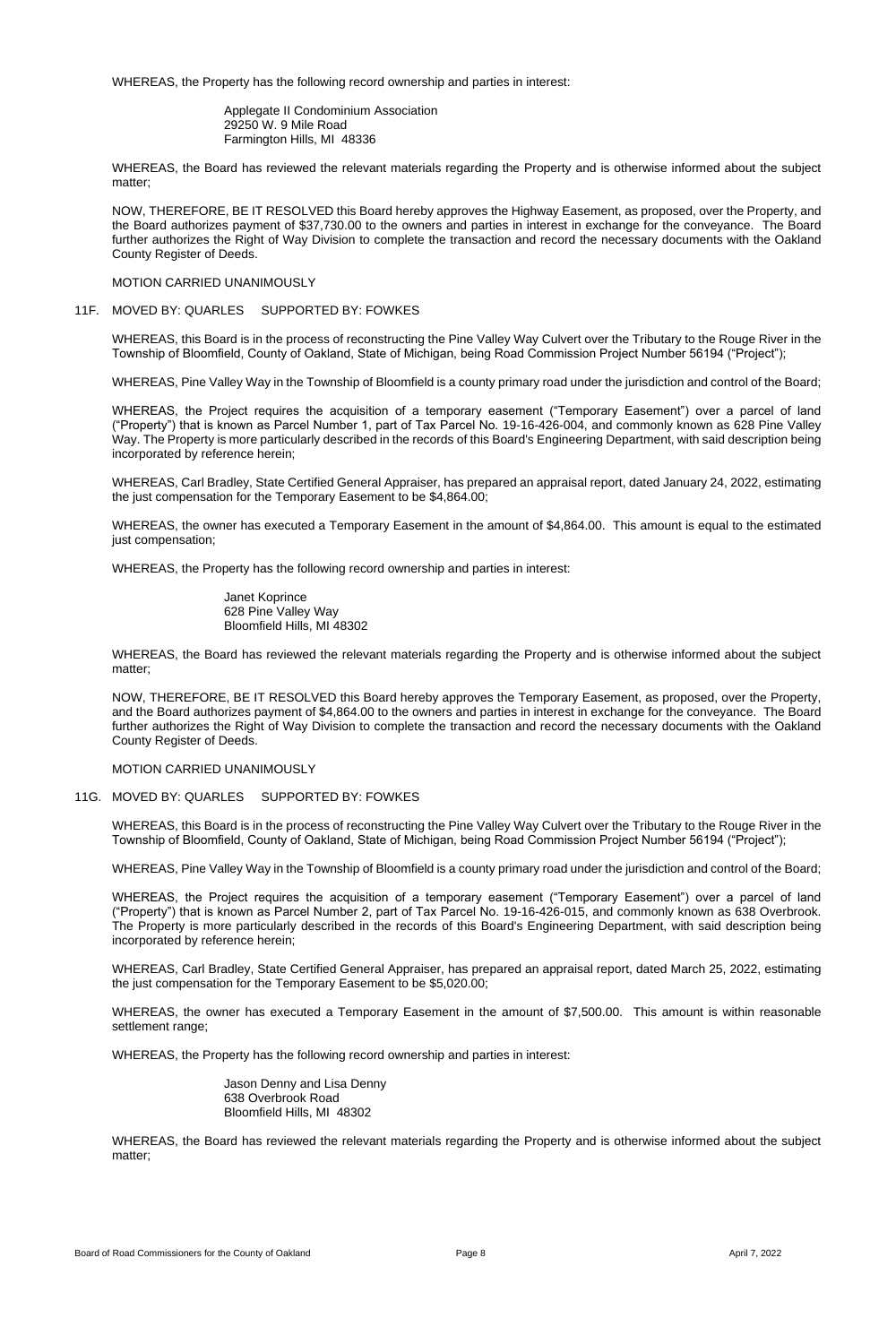NOW, THEREFORE, BE IT RESOLVED this Board hereby approves the Temporary Easement, as proposed, over the Property, and the Board authorizes payment of \$7,500.00 to the owners and parties in interest in exchange for the conveyance. The Board further authorizes the Right of Way Division to complete the transaction and record the necessary documents with the Oakland County Register of Deeds.

MOTION CARRIED UNANIMOUSLY

## 12A. MOVED BY: QUARLES SUPPORTED BY: FOWKES

WHEREAS, this Board is in the process of reconstructing Novi Road in the City of Novi, County of Oakland, State of Michigan, being Road Commission Project No. 55051 ("Project");

WHEREAS, Novi Road in the City of Novi is a county primary road under the jurisdiction and control of this Board;

WHEREAS, the Project requires the acquisition of two highway easements ("Highway Easements") and one temporary easement ("Temporary Easement") over two parcels of land ("Property") being RCOC Parcel Numbers 7 & 8, being part of Tax Parcel Numbers 22-27-200-012 (P7) and 22-27-200-010 (P8), and commonly known as 23675 Novi Road. The Property is more particularly described in the records of this Board's Engineering Department and which description is incorporated by reference herein;

WHEREAS, Michael F. Kurschat, State Certified General Appraiser, has prepared an appraisal report, dated November 2, 2021, estimating the just compensation for the Highway and Temporary Easements to be \$10,636.00;

WHEREAS, the Property has record ownership and parties in interest as follows:

Denis Appel and Johan Appel, Deceased 23675 Novi Road Novi, MI 48375-3239

WHEREAS, this Board has reviewed the relevant materials regarding the Property and is otherwise informed about the subject matter;

NOW, THEREFORE, BE IT RESOLVED that this Board hereby declares and determines the sum of \$10,636.00 to be the total estimated just compensation for the acquisition of the Highway and Temporary Easements;

BE IT FURTHER RESOLVED that this Board hereby authorizes and directs its Managing Director to make a good faith written offer to purchase the Highway and Temporary Easements, and to compensate the owners and parties in interest, including but not limited to the owners and parties in interest listed above, in the amount of \$10,636.00;

BE IT FURTHER RESOLVED that this Board, in accordance with the provisions of MCL 213.55, hereby reserves its right to bring federal or state cost recovery actions against past and/or present owners of the property arising out of a release of hazardous substances on, at, and/or affecting the Property.

MOTION CARRIED UNANIMOUSLY

## 12B. MOVED BY: QUARLES SUPPORTED BY: FOWKES

WHEREAS, this Board is in the process of reconstructing Ten Mile Road in the City of Novi, County of Oakland, State of Michigan, being Road Commission Project No. 55601 ("Project");

WHEREAS, Ten Mile Road in the City of Novi is a county primary road under the jurisdiction and control of this Board;

WHEREAS, the Project requires the acquisition of a highway easement ("Highway Easement") and a temporary easement ("Temporary Easement") over a parcel of land ("Property") being RCOC Parcel Number 24, being part of Tax Parcel No. 22-25- 126-001, and commonly known as 40755 W. 10 Mile Road. The Property is more particularly described in the records of this Board's Engineering Department and which description is incorporated by reference herein;

WHEREAS, the Board reviewed relevant materials regarding the Property and on February 17, 2022 authorized a Good Faith Written Offer ("GFWO") to Purchase in the amount of \$32,497.00;

WHEREAS, subsequent to the Board's approval, the easement area was re-staked and reappraised. Peggy Young, State Certified General Appraiser, has prepared a new appraisal report, dated March 4, 2022 estimating the just compensation for the Highway Easement to be \$56,264.00 and estimating the just compensation for the Temporary Easement to be \$378.00. The total estimated just compensation is \$56,642.00;

WHEREAS, the Property has record ownership and parties in interest as follows:

Warren S. Jocz Ann Marie F. Jocz 40755 W. 10 Mile Road Novi, MI 48375

NOW, THEREFORE, BE IT RESOLVED that this Board hereby authorizes and directs its Managing Director to rescind the Good Faith Written Offer to purchase, authorized on February 17, 2022, in the amount of \$32,497.00;

MOTION CARRIED UNANIMOUSLY

Board of Road Commissioners for the County of Oakland **Page 9** Page 9 April 7, 2022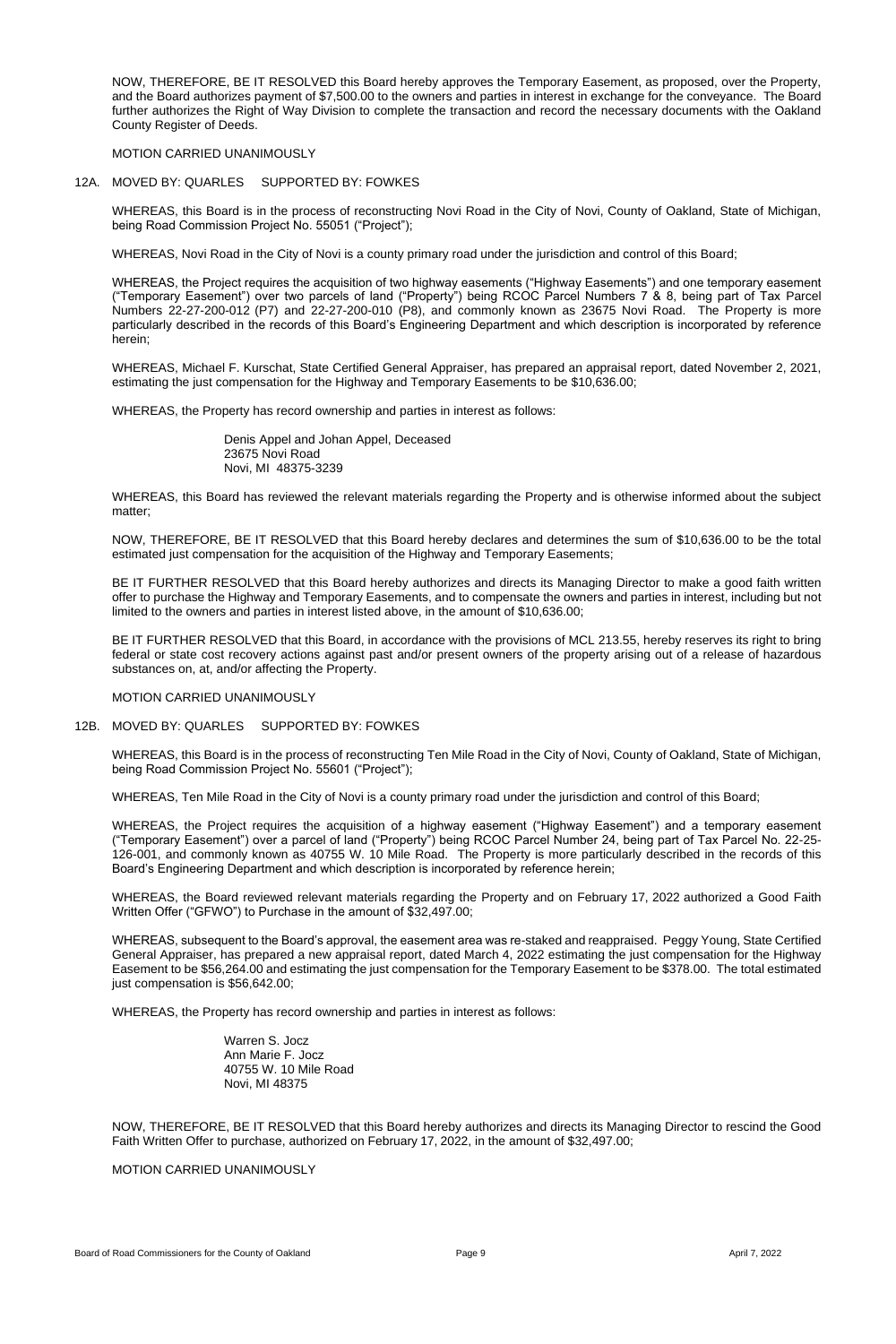## 12C. MOVED BY: QUARLES SUPPORTED BY: FOWKES

WHEREAS, this Board is in the process of reconstructing Elizabeth Lake Road at Teggerdine Road and Elizabeth Lake Road at Oxbow Lake Road in the Township of White Lake, County of Oakland, State of Michigan, being Road Commission Project Number 55331 ("Project");

WHEREAS, Elizabeth Lake, Teggerdine and Oxbow Lake Roads in the Township of White Lake are county primary roads under the jurisdiction and control of the Board;

WHEREAS, the Project requires the acquisition of a highway easement ("Highway Easement") and a temporary easement ("Temporary Easement") over a parcel of land ("Property") being RCOC Parcel Number 20, being part of Tax Parcel No. 12-27- 100-012, and commonly known as 10571 Elizabeth Lake Road. The Property is more particularly described in the records of this Board's Engineering Department and which description is incorporated by reference herein;

WHEREAS, Peggy Young, State Certified General Appraiser, has prepared an appraisal report, dated January 6, 2022, estimating the just compensation for the Highway Easement to be \$2,553.00 and estimating the just compensation for the Temporary Easement to be \$112.00. Total estimated just compensation is \$2,665.00;

WHEREAS, the Property has record ownership and parties in interest as follows:

Rodney A. Hadash 10571 Elizabeth Lake Road White Lake, MI 48386

WHEREAS, this Board has reviewed the relevant materials regarding the Property and is otherwise informed about the subject matter;

NOW, THEREFORE, BE IT RESOLVED that this Board hereby declares and determines the sum of \$2,665.00 to be the total estimated just compensation for the acquisition of the Highway Easement and Temporary Easement;

BE IT FURTHER RESOLVED that this Board hereby authorizes and directs its Managing Director to make a good faith written offer to purchase the Highway Easement and Temporary Easement, and to compensate the owners and parties in interest, including but not limited to the owners and parties in interest listed above, in the amount of \$2,665.00;

BE IT FURTHER RESOLVED that this Board, in accordance with the provisions of MCL 213.55, hereby reserves its right to bring federal or state cost recovery actions against past and/or present owners of the property arising out of a release of hazardous substances on, at, and/or affecting the Property.

## MOTION CARRIED UNANIMOUSLY

## 13. MOVED BY: QUARLES SUPPORTED BY: FOWKES

WHEREAS, this Board has determined that it is necessary to acquire certain land in the City of Rochester Hills, for public purposes in conjunction with the reconstruction of Avon Road between Dequindre Road and 23 Mile Road; Project No. 56301, which is under the jurisdiction of this Board; and

WHEREAS, this Board has determined that it must take said land, referred to as RCOC Parcel Nos. 9-14, being part of Tax Parcel Numbers 15-13-477-001, 15-13-427- 003, 15-13-427-002, 15-13-427-001, 15-13-276-003, and 15-13-426-001, and commonly known as 1880 E. Avon Road, Vacant SIS E. Avon Road, 1950 E. Avon Road, 1990 E. Avon Road, Vacant N/S E. Avon Road, and 51001 Dequindre Road, respectively; whose known parties in interest are listed on Exhibit A attached hereto.

WHEREAS, this Board is authorized to institute condemnation proceedings under 1966 PA 295, as amended, and 1980 PA 87, as amended, and to set the estimated just compensation for any lands taken for public purposes under the provisions of said Acts; and

WHEREAS, this Board, under date of December 9, 2021, did set the total estimated just compensation for Parcel Nos. 9-14 for the Highway and Temporary easements at \$62,693.00; and

WHEREAS, 1980 PA 87, as amended, directs the depositing of the estimated just compensation set by this Board with the County Treasurer, who is to set said sum apart and securely hold it until further Order of the Oakland County Circuit Court.

NOW, THEREFORE, BE IT RESOLVED that this Board does authorize the preparation of the necessary warrants in the sum of \$62,693.00 payable to the County Treasurer, to be deposited in accordance with the terms of 1980 PA 87, as amended, said sum to be set apart and securely held by the County Treasurer until further Order of the Oakland County Circuit Court.

BE IT FURTHER RESOLVED that the sum of \$62,693.00 held on deposit by the County Treasurer is the total estimated just compensation for Parcel Nos. 9-14, for the known parties in interest thereof, listed on the attached Exhibit A, to be disbursed only in accordance with the requirements of 1980 PA 87, as amended.

BE IT FURTHER RESOLVED that the Board approves the Managing Director's assignment of this matter to the appropriate legal counsel to represent the Board in reference to the condemnation proceedings.

Board of Road Commissioners for the County of Oakland **Page 10 Page 10 Page 10** April 7, 2022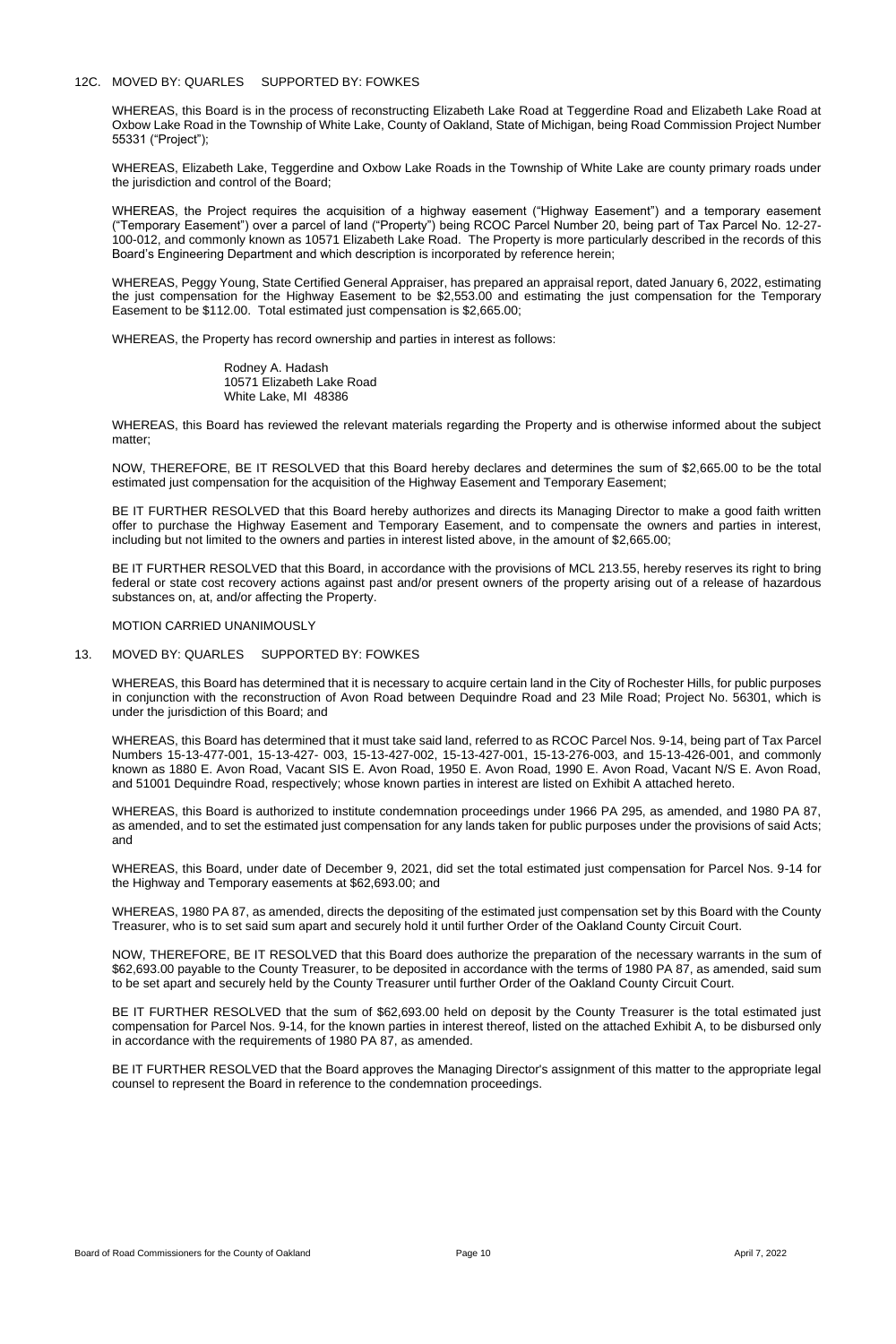### EXHIBIT A

### **AVON ROAD INFRASTRUCTURE IMPROVEMENTS PROJECT #56301 – OAKLAND PARCELS**

| <b>PARCEL 9</b>  | 15-13-477-001 |
|------------------|---------------|
| <b>PARCEL 10</b> | 15-13-427-003 |
| <b>PARCEL 11</b> | 15-13-427-002 |
| <b>PARCEL 12</b> | 15-13-427-001 |
| <b>PARCEL 13</b> | 15-13-276-003 |
| <b>PARCEL 14</b> | 15-13-426-001 |

## **PARTIES IN INTEREST**

Jerome P. Pesick Williams Williams Rattner & Plunkett, P.C. 380 North Old Woodward Ave. Suite 300 Birmingham, MI 48009 Counsel for the Yates

51172 Dequindre, LLC Leslie J. Posey, Resident Agent 1990 East Avon Rd. Rochester Hills, MI 48307 Fee owner, Parcel 8.

1880 Avon, LLC Resident Agent 1990 East Avon Road Rochester Hills, MI 48307 Fee owner, Parcel 9.

City of Rochester Hills 1000 Rochester Hills Drive Rochester Hills, MI 48309-3033 Sewer Easement L32382 P158 Fee owner, Parcel 10 and Parcel 13.

1950 Avon, LLC Leslie J. Posey, Resident Agent 1990 East Avon Road Rochester Hills, MI 48307 Fee owner, Parcel 11.

Michael Titus 1990 East Avon Road Rochester Hills, MI 48307 Fee owner, Parcel 12.

Kathryn Titus 1990 East Avon Road Rochester Hills, MI 48307 Fee owner, Parcel 12.

51001 Dequindre, LLC Leslie J. Posey, Resident Agent 1990 E. Avon Rd. Rochester Hills, MI 48307 Fee owner, Parcel 14.

1930 23 Mile Road, LLC Leslie J. Posey, Resident Agent 1990 E. Avon Rd. Rochester Hills, MI 48307 Fee owner, Parcel 43 and Parcel 44.

Charles Posey or his unknown heirs, devisees, legatees, and assigns Warranty Deed, Parcel 43, Liber 2531, Page 865.

Ruth Posey or her unknown heirs, devisees, legatees, and assigns Warranty Deed, Parcel 43, Liber 2531, Page 865.

Unknown Tenant(s)

The Leslie J. Posey Revocable Living Trust 1990 E. Avon Rd. Rochester Hills, MI 48307 Named on cases for Parcels ARP06 and ARP07.

Yates Holdings, Inc. f/k/a Yates Cider Mill, Inc.

Board of Road Commissioners for the County of Oakland **Page 11** Page 11 **April 7, 2022** April 7, 2022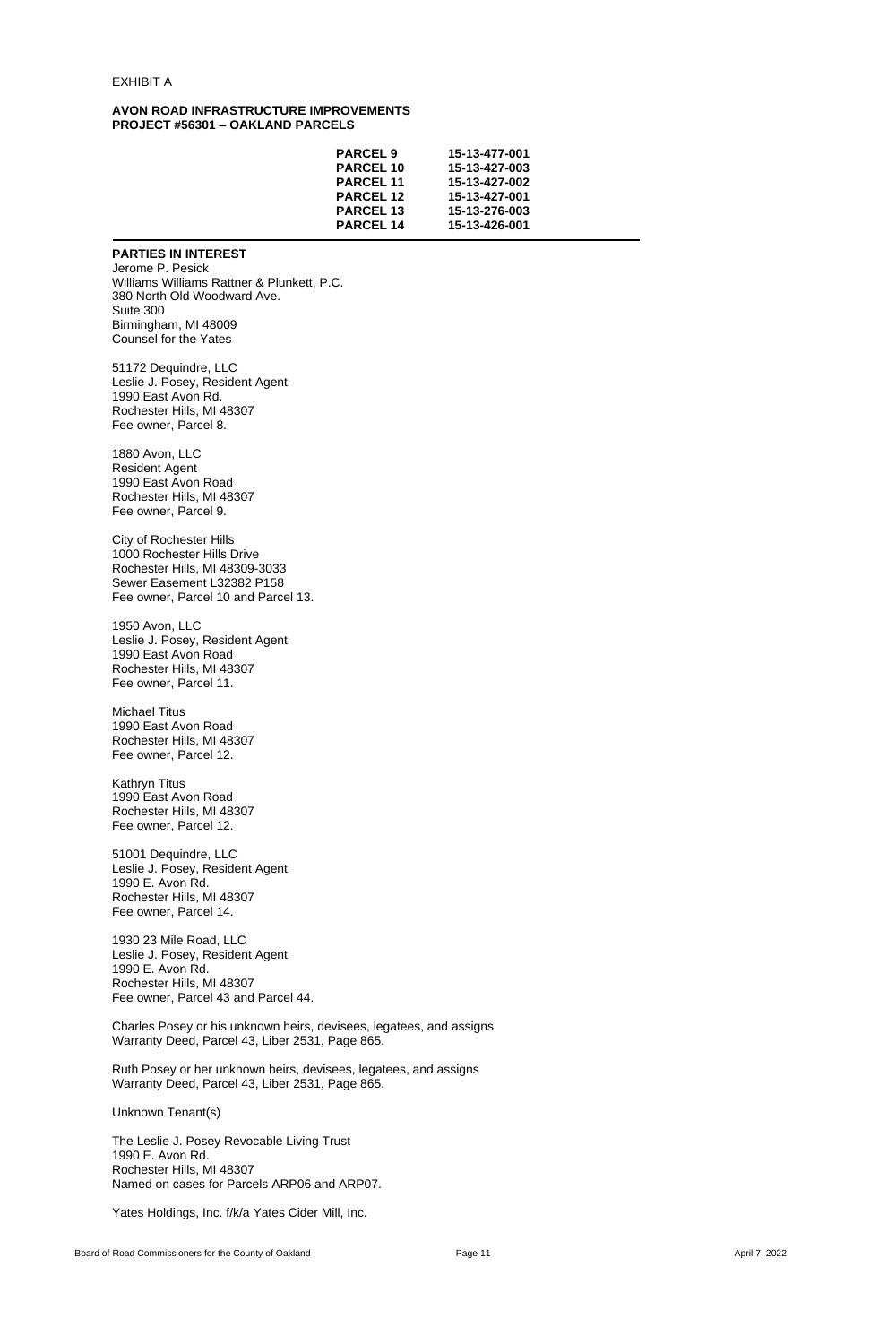Michael Titus, Resident Agent 1990 E. Avon Road Rochester Hills, MI 48307 Named on cases for Parcels ARP06 and ARP07.

Yates Cider Mill, LLC Leslie J. Posey, Resident Agent 1990 East Avon Rd. Rochester Hills, MI 48307 Named on cases for Parcels ARP06 and ARP07.

Yates Holding Company Michael Titus, Resident Agent 1990 East Avon Rd. Rochester Hills, MI 48307 Named on cases for Parcels ARP06 and ARP07.

Flagstar Bank, FSB Resident Agent Allessandro P. DiNello, President & CEO 5151 Corporate Drive Troy, MI 48098 Mortgage interest, named on cases for Parcels ARP06 and ARP07.

Lake Michigan Credit Union P.O. Box 2848 Grand Rapids, MI 49501-2848 Mortgage interest, named on cases for Parcels ARP06 and ARP07.

International Transmission Company d/b/a ITC*Transmission* c/o Jenny D'Anna 27175 Energy Way Novi, MI 48337 Named on cases for Parcels ARP06 and ARP07.

County of Oakland Water Resources Commissioner County Service Center, Bldg #95 West One Public Works Drive Waterford, MI 48328-1907

County of Oakland Solon Phillips, Corporation Counsel County Service Center, Bldg #14 East 1200 N. Telegraph Rd. Pontiac, MI 48341-0419

Macomb County Department of Roads c/o Director Bryan Santo 117 South Groesbeck Highway Mount Clemens, MI 48043

Great Lakes Water Authority c/o Randal Brown 735 Randolph, Suite 1900 Detroit, MI 48226

DTE Electric Company f/k/a The Detroit Edison Company One Energy Plaza Detroit, MI 48226 Attn: JoAnn Chavez, Sr. VP & Chief Legal Officer

Right of Way L5759 P535

Michigan Department of Natural Resources Executive Division P.O. Box 30028 Lansing, MI 48909 Reversionary Interest L14718 P651.

The Michigan Central Railroad Company c/o Julia Dale, Corporations Division Director State of Michigan, LARA/CSCL P.O. BOX 30054 Lansing, MI 48909 Interest regarding Parcel 10.

The New York Central Railroad Company, as Lessee of the Michigan Central Railroad c/o Inactive Agent Account Secretary of State Townsend Building, Suite 4 Dover, DE 199011234

Board of Road Commissioners for the County of Oakland **Page 12 Page 12** April 7, 2022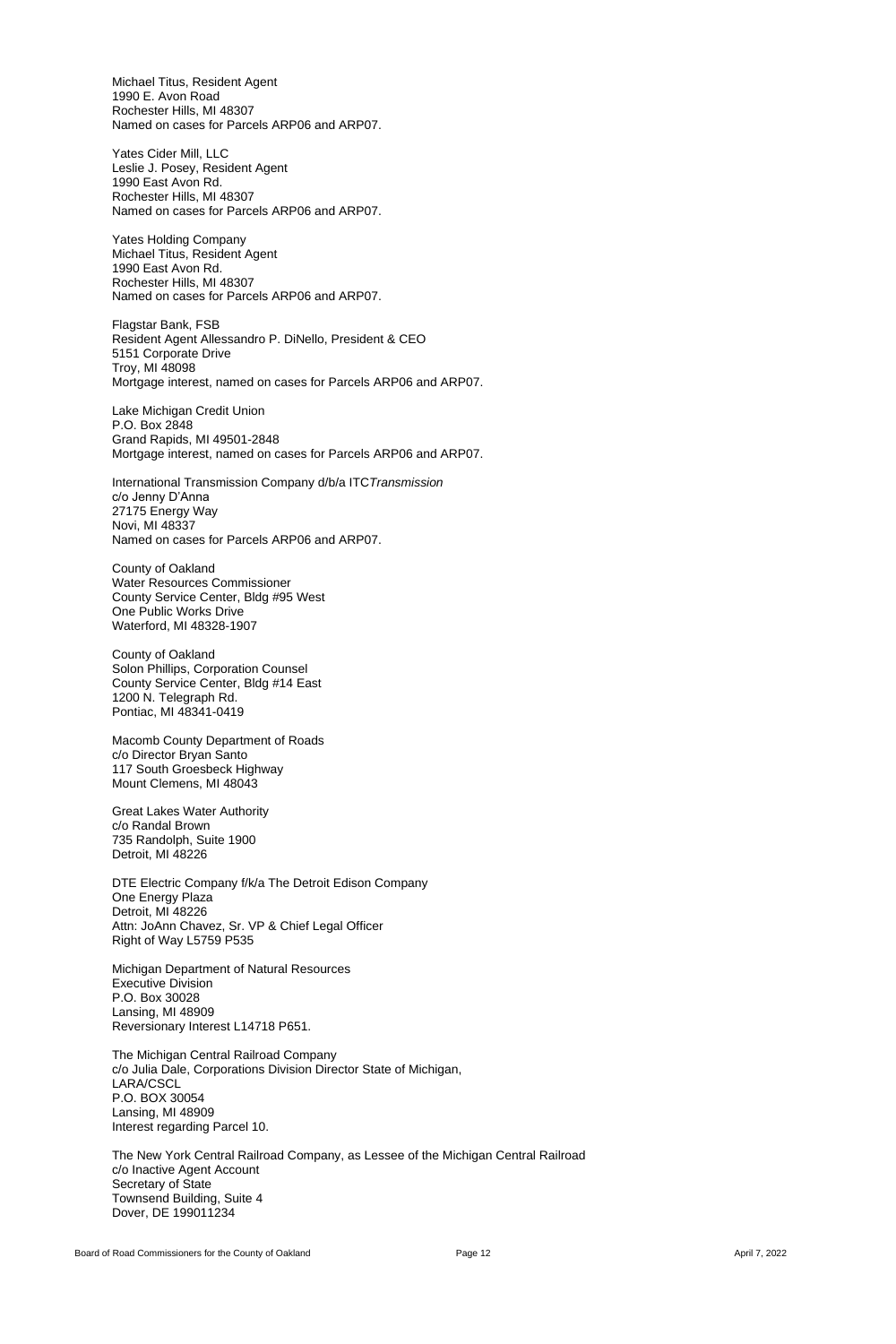Interest regarding Parcel 10.

American Premier Underwriters, Inc., as successor in interest to Penn Central Company c/o The Corporation Company 30600 Telegraph Road Bingham Farms, MI 48025 Interest regarding Parcel 13.

City of Rochester Department of Public Works 1141 N. Wilcox Rochester, MI 48307 Sewer Easement, L14792 P639.

Sunoco Pipeline L.P., a Texas limited partnership c/o CSC-Lawyers Incorporating Service (Company) 2900 West Road, Suite 500 East Lansing, MI 48823 Pipeline Right of Way L46993 P744.

Patrick Petroleum Corporation of Michigan c/o Julia Dale, Corporations Division Director State of Michigan, LARA/CSCL P.O. BOX 30054 Lansing, MI 48909

Ladd Petroleum Corporation, a Delaware corporation c/o Resident Agent, The Corporation Trust Company Corporation Trust Center, 1209 Orange Street Wilmington, DE 19801

Patrick Energy Corporation, a Michigan corporation c/o Julia Dale, Corporations Division Director State of Michigan, LARA/CSCL P.O. BOX 30054 Lansing, MI 48909

Patrick Oil and Gas Corporation, an Ohio corporation c/o Julia Dale, Corporations Division Director State of Michigan, LARA/CSCL P.O. BOX 30054 Lansing, MI 48909

Patrick Petroleum Company, a Delaware company c/o Resident Agent, The Corporation Trust Company Corporation Trust Center, 1209 Orange Street Wilmington, DE 19801

Patrick 1980 Combination Limited Partnership No. 1 c/o Julia Dale, Corporations Division Director State of Michigan, LARA/CSCL P.O. BOX 30054 Lansing, MI 48909

Patrick 1980 Combination Limited Partnership No. 2 c/o Julia Dale, Corporations Division Director State of Michigan, LARA/CSCL P.O. BOX 30054 Lansing, MI 48909

Patrick 1980 Combination Limited Partnership No. 3 c/o Julia Dale, Corporations Division Director State of Michigan, LARA/CSCL P.O. BOX 30054 Lansing, MI 48909

Patrick 1980 Drilling Limited Partnership No. 1 c/o Julia Dale, Corporations Division Director State of Michigan, LARA/CSCL P.O. BOX 30054 Lansing, MI 48909

Patrick 1980 Drilling Limited Partnership No. 2 c/o Julia Dale, Corporations Division Director State of Michigan, LARA/CSCL P.O. BOX 30054 Lansing, MI 48909

Patrick 1980 Drilling Limited Partnership No. 3 c/o Julia Dale, Corporations Division Director State of Michigan,

Board of Road Commissioners for the County of Oakland **Page 13** Page 13 April 7, 2022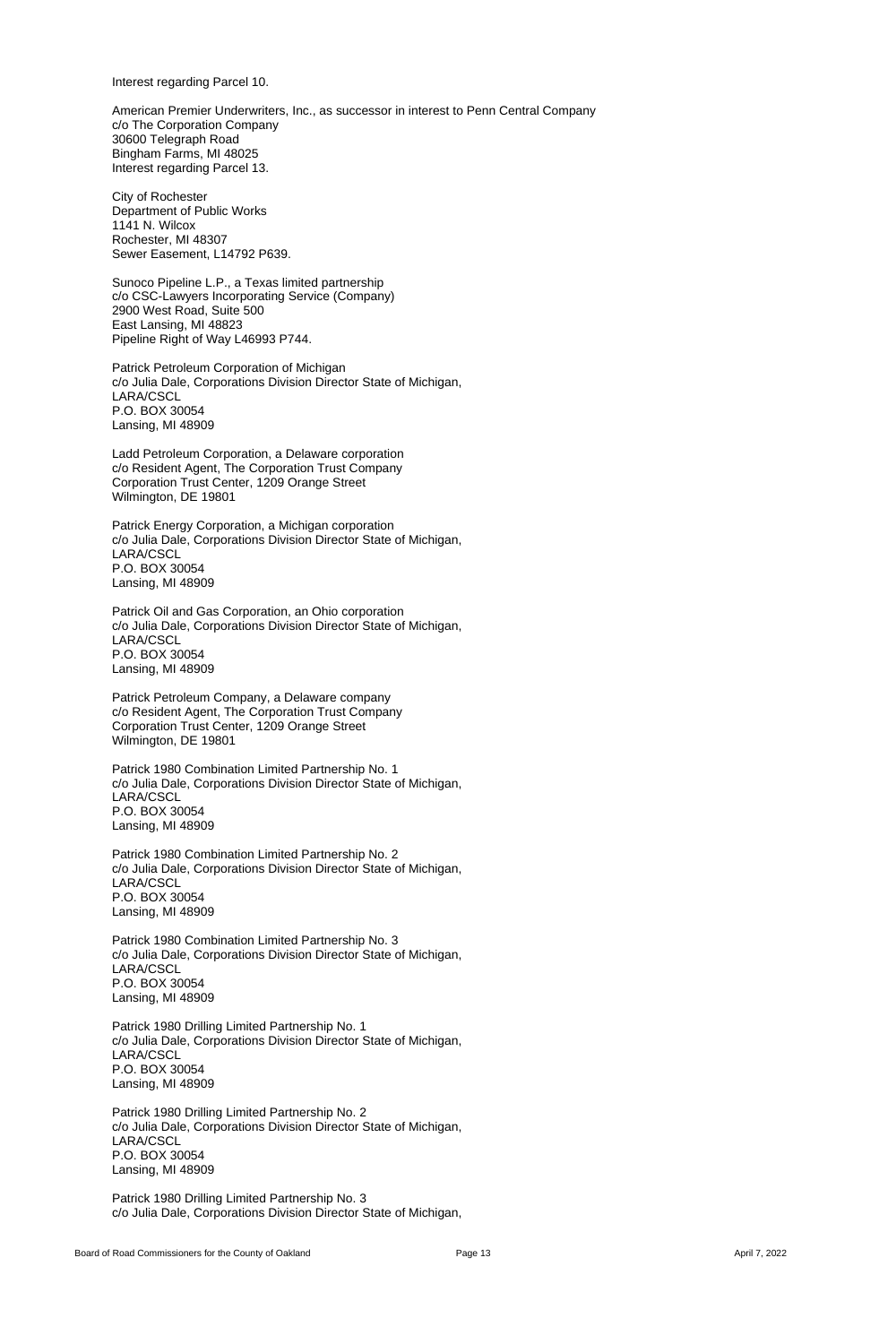LARA/CSCL P.O. BOX 30054 Lansing, MI 48909

Patrick 1981 Combination Limited Partnership No. 1 c/o Julia Dale, Corporations Division Director State of Michigan, LARA/CSCL P.O. BOX 30054 Lansing, MI 48909

Patrick 1981 Combination Limited Partnership No. 2 c/o Julia Dale, Corporations Division Director State of Michigan, LARA/CSCL P.O. BOX 30054 Lansing, MI 48909

Patrick 1981 Combination Limited Partnership No. 3 c/o Julia Dale, Corporations Division Director State of Michigan, LARA/CSCL P.O. BOX 30054 Lansing, MI 48909

Patrick 1981 Drilling Limited Partnership No. 1 c/o Julia Dale, Corporations Division Director State of Michigan, LARA/CSCL P.O. BOX 30054 Lansing, MI 48909

Patrick 1981 Drilling Limited Partnership No. 2 c/o Julia Dale, Corporations Division Director State of Michigan, LARA/CSCL P.O. BOX 30054 Lansing, MI 48909

Patrick Oil and Gas Corporation 1974 Combination Program Limited Partnership No. 2 c/o Julia Dale, Corporations Division Director State of Michigan, LARA/CSCL P.O. BOX 30054 Lansing, MI 48909

Patrick Oil and Gas Corporation 1974 Drilling Program Limited Partnership No. 2 c/o Julia Dale, Corporations Division Director State of Michigan, LARA/CSCL P.O. BOX 30054 Lansing, MI 48909

Patrick Oil and Gas Corporation 1974 Drilling Program Limited Partnership No. 3 c/o Julia Dale, Corporations Division Director State of Michigan, LARA/CSCL P.O. BOX 30054 Lansing, MI 48909

Patrick Oil and Gas Corporation 1975 Combination Program Limited Partnership No. 1 c/o Julia Dale, Corporations Division Director State of Michigan, LARA/CSCL P.O. BOX 30054 Lansing, MI 48909

Patrick Oil and Gas Corporation 1975 Combination Program Limited Partnership No. 2 c/o Julia Dale, Corporations Division Director State of Michigan,

LARA/CSCL P.O. BOX 30054 Lansing, MI 48909

Patrick Oil and Gas Corporation 1975 Drilling Program Limited Partnership No. 1 c/o Julia Dale, Corporations Division Director State of Michigan, LARA/CSCL P.O. BOX 30054 Lansing, MI 48909

Patrick Oil and Gas Corporation 1975 Drilling Program Limited Partnership No. 3 c/o Julia Dale, Corporations Division Director State of Michigan, LARA/CSCL P.O. BOX 30054 Lansing, MI 48909

Patrick Oil and Gas Corporation 1976 Combination Program Limited Partnership No. 1 c/o Julia Dale, Corporations Division Director State of Michigan, LARA/CSCL P.O. BOX 30054

Board of Road Commissioners for the County of Oakland **Page 14** Page 14 **Page 14** April 7, 2022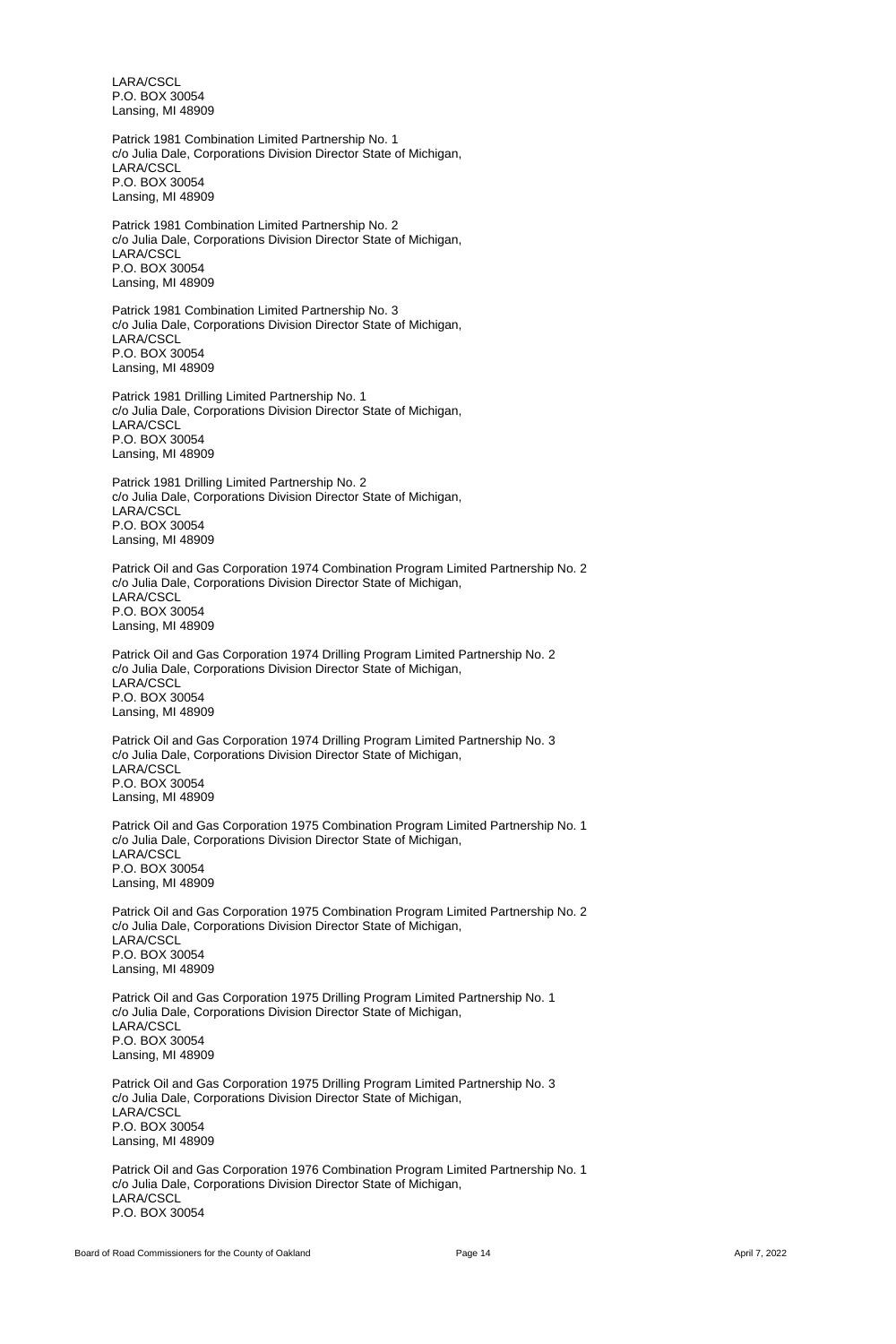Lansing, MI 48909

Patrick Oil and Gas Corporation 1976 Combination Program Limited Partnership No. 2 c/o Julia Dale, Corporations Division Director State of Michigan, LARA/CSCL P.O. BOX 30054 Lansing, MI 48909

Patrick Oil and Gas Corporation 1976 Combination Program Limited Partnership No. 3 c/o Julia Dale, Corporations Division Director State of Michigan, LARA/CSCL P.O. BOX 30054 Lansing, MI 48909

Patrick Oil and Gas Corporation 1976 Drilling Program Limited Partnership No. 1 c/o Julia Dale, Corporations Division Director State of Michigan, LARA/CSCL P.O. BOX 30054 Lansing, MI 48909

Patrick Oil and Gas Corporation 1976 Drilling Program Limited Partnership No. 2 c/o Julia Dale, Corporations Division Director State of Michigan, LARA/CSCL P.O. BOX 30054 Lansing, MI 48909

Patrick Oil and Gas Corporation 1976 Drilling Program Limited Partnership No. 3 c/o Julia Dale, Corporations Division Director State of Michigan, LARA/CSCL P.O. BOX 30054 Lansing, MI 48909

Patrick Petroleum Company 1977 Combination Program Limited Partnership No. 1 c/o Julia Dale, Corporations Division Director State of Michigan, LARA/CSCL P.O. BOX 30054 Lansing, MI 48909

Patrick Petroleum Company 1977 Combination Program Limited Partnership No. 3 c/o Julia Dale, Corporations Division Director State of Michigan, LARA/CSCL P.O. BOX 30054 Lansing, MI 48909

Patrick Petroleum Company 1977 Drilling Program Limited Partnership No. 1 c/o Julia Dale, Corporations Division Director State of Michigan, LARA/CSCL P.O. BOX 30054 Lansing, MI 48909

Patrick Petroleum Company 1977 Drilling Program Limited Partnership No. 2 c/o Julia Dale, Corporations Division Director State of Michigan, LARA/CSCL P.O. BOX 30054 Lansing, MI 48909

Patrick Petroleum Company 1977 Drilling Program Limited Partnership No. 3 c/o Julia Dale, Corporations Division Director State of Michigan, LARA/CSCL P.O. BOX 30054

Lansing, MI 48909

Patrick Petroleum Company 1978 Combination Program Limited Partnership No. 1 c/o Julia Dale, Corporations Division Director State of Michigan, LARA/CSCL P.O. BOX 30054 Lansing, MI 48909

Patrick Petroleum Company 1978 Combination Program Limited Partnership No. 2 c/o Julia Dale, Corporations Division Director State of Michigan, LARA/CSCL P.O. BOX 30054 Lansing, MI 48909

Patrick Petroleum Company 1978 Combination Program Limited Partnership No. 3 c/o Julia Dale, Corporations Division Director State of Michigan, LARA/CSCL P.O. BOX 30054 Lansing, MI 48909

Board of Road Commissioners for the County of Oakland **Page 15 Page 15 April 7, 2022 April 7, 2022**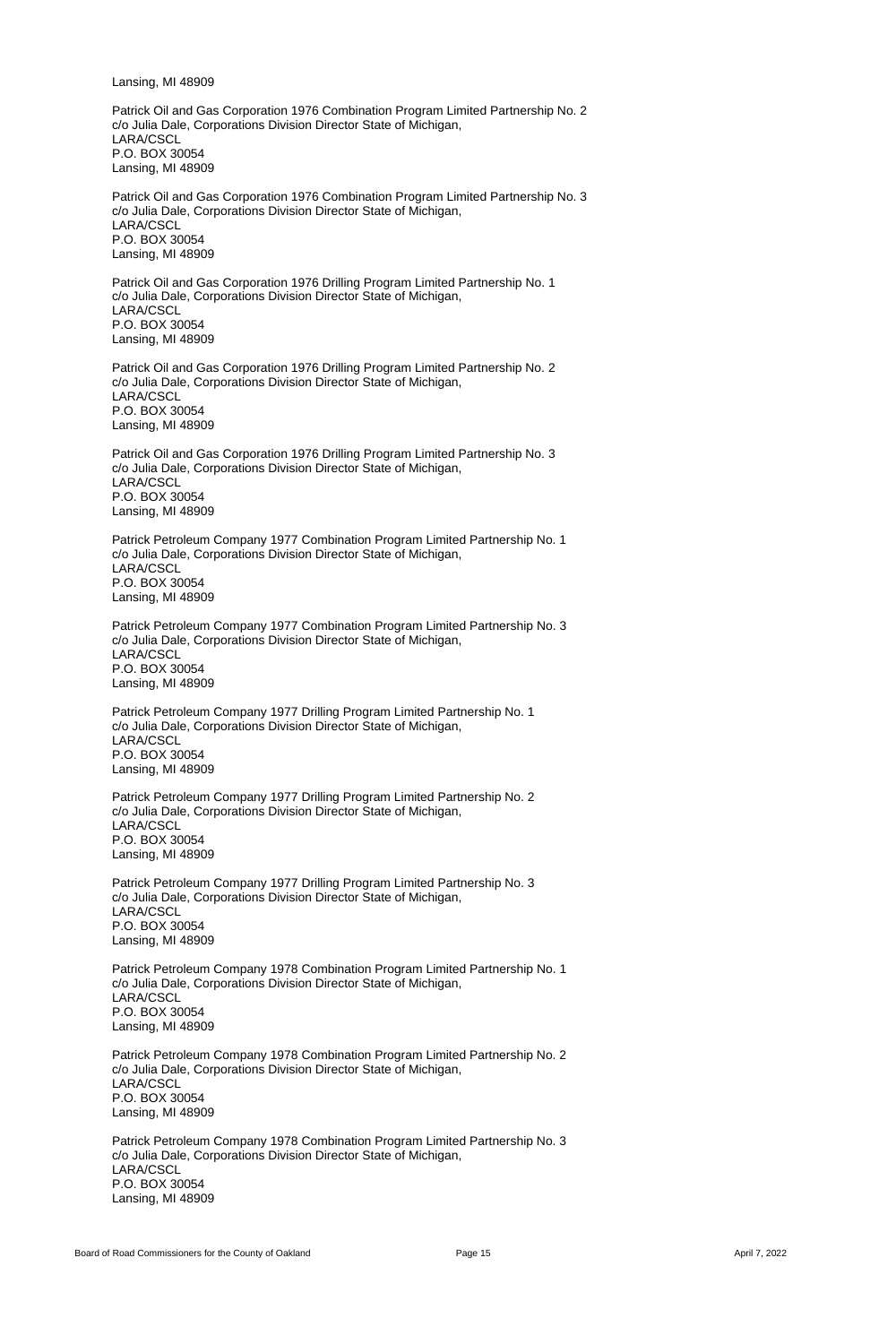Patrick Petroleum Company 1978 Drilling Program Limited Partnership No. 1 c/o Julia Dale, Corporations Division Director State of Michigan, LARA/CSCL P.O. BOX 30054 Lansing, MI 48909

Patrick Petroleum Company 1978 Drilling Program Limited Partnership No. 2 c/o Julia Dale, Corporations Division Director State of Michigan, LARA/CSCL P.O. BOX 30054 Lansing, MI 48909

Patrick Petroleum Company 1978 Drilling Program Limited Partnership No. 3 c/o Julia Dale, Corporations Division Director State of Michigan, LARA/CSCL P.O. BOX 30054 Lansing, MI 48909

Patrick Petroleum Company 1979 Combination Program Limited Partnership No. 1 c/o Julia Dale, Corporations Division Director State of Michigan, LARA/CSCL P.O. BOX 30054 Lansing, MI 48909

Patrick Petroleum Company 1979 Combination Program Limited Partnership No. 2 c/o Julia Dale, Corporations Division Director State of Michigan, LARA/CSCL P.O. BOX 30054 Lansing, MI 48909

Patrick Petroleum Company 1979 Combination Program Limited Partnership No. 3 c/o Julia Dale, Corporations Division Director State of Michigan, LARA/CSCL P.O. BOX 30054 Lansing, MI 48909

Patrick Petroleum Company 1979 Drilling Program Limited Partnership No. 1 c/o Julia Dale, Corporations Division Director State of Michigan, LARA/CSCL P.O. BOX 30054 Lansing, MI 48909

Patrick Petroleum Company 1979 Drilling Program Limited Partnership No. 2 c/o Julia Dale, Corporations Division Director State of Michigan, LARA/CSCL P.O. BOX 30054 Lansing, MI 48909

Patrick Petroleum Company 1979 Drilling Program Limited Partnership No. 3 c/o Julia Dale, Corporations Division Director State of Michigan, LARA/CSCL P.O. BOX 30054 Lansing, MI 48909

Patrick Petroleum Corporation Drilling Program No. 1 c/o Julia Dale, Corporations Division Director State of Michigan, LARA/CSCL P.O. BOX 30054 Lansing, MI 48909

Robert A. Mosbacher, Jr. 1658 35th St. NW Washington, DC 20007

R.G. Mason or Successor Trustee of the Indenture of Mortgage, Deed of Trust and Security Agreement Dated February 15, 1983 111 West Monroe Street Chicago, IL 60603

Lewis D. Drain or Successor Trustee Under the Wolverine Liquidating Trust 175 County Road B2 E Apt. 220 Saint Paul, MN 55117

The Bank of New York Mellon Trust Company, N.A., as successor to BNY Midwest Trust Company, as Trustee c/o Resident Agent, Nan L. Packard 719 Griswold St. Suite 930 Detroit, MI 48226 Mortgage Bonds recorded at L52418 P256

Board of Road Commissioners for the County of Oakland **Page 16 Page 16 April 7, 2022 April 7, 2022**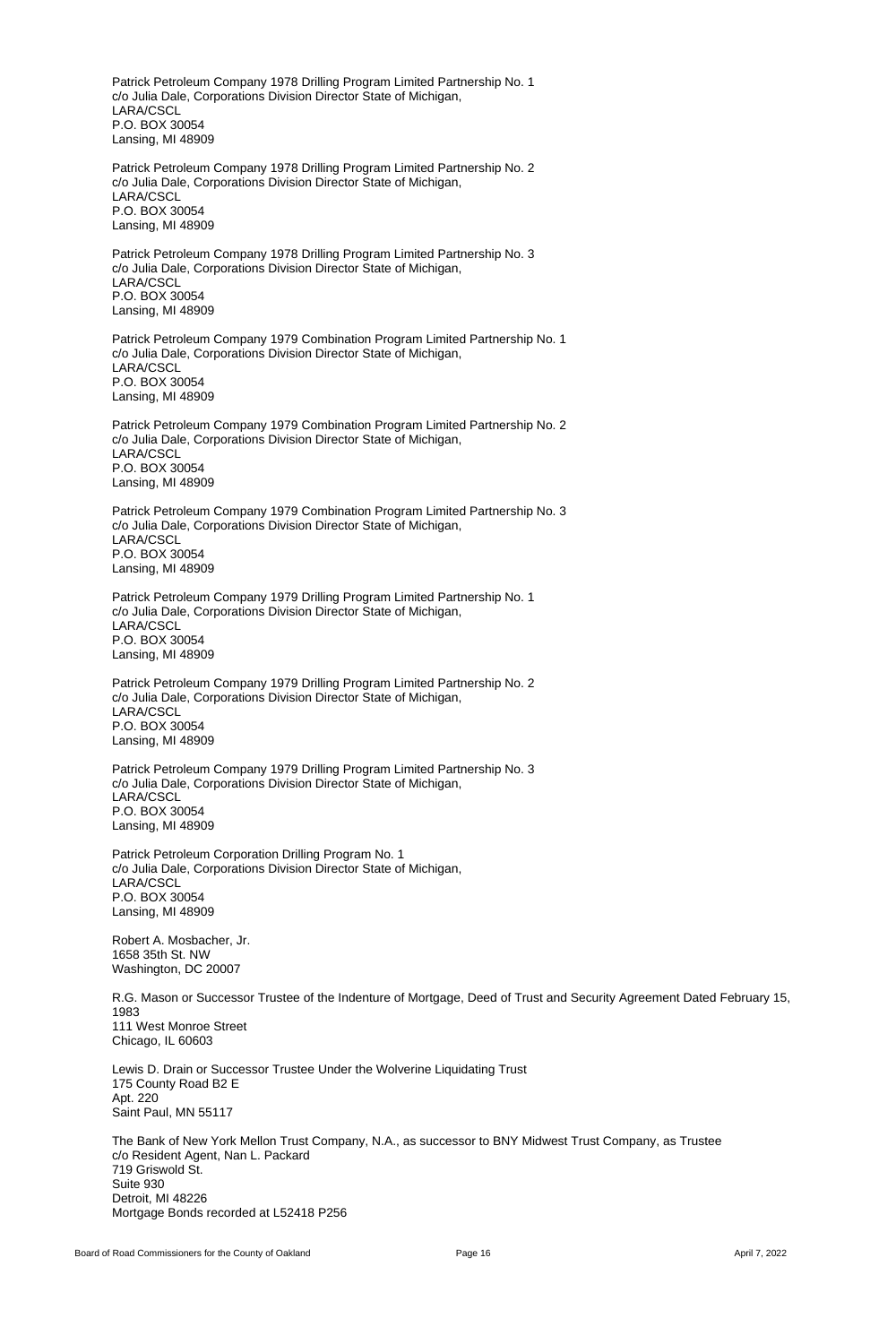Charter Township of Shelby 2700 Van Dyke Ave. Shelby Township, MI 48316

Board of Trustees, Michigan Natural Resources Trust Fund c/o State of Michigan Department of Natural Resources Executive Division P.O. Box 30028 Lansing, MI 48909

MOTION CARRIED UNANIMOUSLY

#### 14A. MOVED BY: QUARLES SUPPORTED BY: FOWKES

WHEREAS, Nine Mile Road, in the Charter Township of Lyon is under the jurisdiction of this Board; and

WHEREAS, Nine Mile Road between Griswold Road and Briar Meadow Road is to be improved, which improvement will necessitate the temporary closure of Nine Mile Road between Griswold Road and Briar Meadow Road; located in the Charter Township of Lyon, Oakland County, Michigan; and

WHEREAS, 1917 PA 165, as amended, authorizes this Board to close roads or portions of roads under the jurisdiction of this Board, which roads and portions of roads are under repair; and

WHEREAS, no county road under the jurisdiction and control of this Board shall be closed under the provisions of said Act until suitable barriers have been erected at the ends of the county road under repair, or the closed portion thereof, suitable barriers being those which conform to the Manual of Uniform Traffic Control Devices, adopted pursuant to Section 608 of 1949 PA 300; and

WHEREAS, no county road under the jurisdiction and control of this Board shall be closed under the provisions of 1917 PA 165, as amended, until a suitable detour around said county road is provided and placed in a reasonably safe condition for the passage of traffic, and proper warning signs are installed along said detour as is determined to be necessary to plainly mark the same; and

NOW, THEREFORE, BE IT RESOLVED, that in accordance with the provisions of 1917 PA 165, as amended, Nine Mile Road between Griswold Road and Briar Meadow Road in the Charter Township of Lyon, Oakland County, Michigan, will hereby be closed from approximately April 14, 2022 until approximately July 29, 2022, and access to local properties shall be maintained by the Developer / Contractor at all times.

BE IT FURTHER RESOLVED, that a detour is hereby established; such detour route being eastbound traffic will be directed north on Griswold Road, east on Ten Mile Road and south on Currie Road; westbound traffic will be directed north on Currie Road, west on Ten Mile Road and south on Griswold Road; until such time that the Currie Road project closes Nine Mile Road at Currie Road at which time the expanded detour route for that project will replace said detour route. These roads are under the jurisdiction of the Road Commission for Oakland County.

BE IT FURTHER RESOLVED, that the Pulte Homes of Michigan, LLC / Stante Excavating Company LLC / Cadillac Asphalt LLC, is hereby directed to have erected suitable barriers and signing in reference to the above described road closure and detour, such barriers and signing to be erected in accordance with the provisions of the aforesaid statute.

#### MOTION CARRIED UNANIMOUSLY

## 14B. MOVED BY: QUARLES SUPPORTED BY: FOWKES

WHEREAS, Maybee Road in Orion Township is under the jurisdiction of this Board;

WHEREAS, in cooperation with Orion Township, the installation of two equalization culverts and to improve the profile in a sag area approximately 50 feet east of Rohr Road on Maybee Road, will require the closure of the roadway to facilitate said repair; and

WHEREAS, 1917 PA 165, as amended, authorizes the Board to close roads or portion of roads which are under jurisdiction of this Board, which roads and portions of roads are under repair; and

WHEREAS, no County road under the jurisdiction and control of this Board shall be closed under the provisions of said Act until suitable barriers have been erected at the ends of the county road under repair, or the closed portion thereof, suitable barriers being those which conform to the Manual of Uniform Traffic Control devices. Adopted pursuant to Section 608 of 1949 PA 300; and

WHEREAS, no County road under the jurisdiction and control of this Board shall be closed under the provisions of 1917 PA 165, as amended, until a suitable detour around said county road is provided and placed in a reasonably safe condition for the passage of traffic, and proper warning signs are installed along said detour as is determined to be necessary to plainly mark the same.

NOW THEREFORE, BE IT RESOLVED that in accordance with the provisions of 1917 PA 165, as amended, Maybee Road between Rohr Road and Baldwin Road in Orion Township will hereby be closed on Friday, April 22, 2022 through Sunday, April 24, 2022.

BE IT FURTHER RESOLVED, that a detour is hereby established; such detour route being Rohr Road to Gregory Road to Baldwin Road in Orion Township. Rohr Road, Gregory Road, and Baldwin Road are under the jurisdiction of this Board.

BE IT FURTHER RESOLVED, that the Traffic-Safety Department is hereby directed to erect suitable barriers and signing in reference to the above described road closure and detour, such barriers and signing to be erected in accordance with the provisions of the aforesaid statute.

Board of Road Commissioners for the County of Oakland **Page 17** Page 17 April 7, 2022 **April 7, 2022** April 7, 2022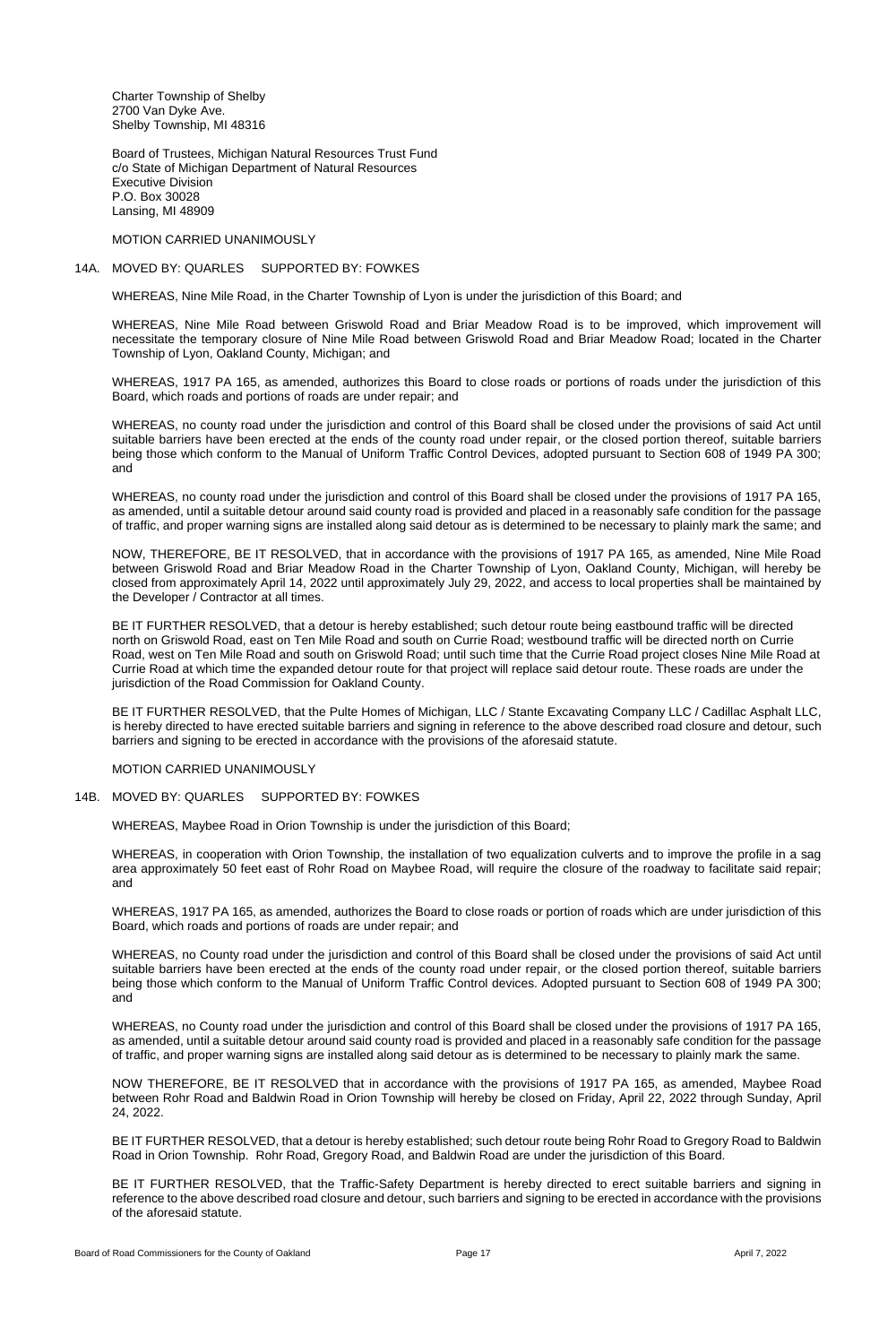## MOTION CARRIED UNANIMOUSLY

#### 14C. MOVED BY: QUARLES SUPPORTED BY: FOWKES

WHEREAS, Walnut Lake Road in West Bloomfield Township is under the jurisdiction of this Board;

WHEREAS, in cooperation with West Bloomfield Township, in order to perform grade stabilization work on existing gravel from end of pavement to a point approximately 1,200 lft to the east, will require the closure of the roadway to facilitate said repair; and

WHEREAS, 1917 PA 165, as amended, authorizes the Board to close roads or portion of roads which are under jurisdiction of this Board, which roads and portions of roads are under repair; and

WHEREAS, no County road under the jurisdiction and control of this Board shall be closed under the provisions of said Act until suitable barriers have been erected at the ends of the county road under repair, or the closed portion thereof, suitable barriers being those which conform to the Manual of Uniform Traffic Control devices. Adopted pursuant to Section 608 of 1949 PA 300; and

WHEREAS, no County road under the jurisdiction and control of this Board shall be closed under the provisions of 1917 PA 165, as amended, until a suitable detour around said county road is provided and placed in a reasonably safe condition for the passage of traffic, and proper warning signs are installed along said detour as is determined to be necessary to plainly mark the same.

NOW THEREFORE, BE IT RESOLVED that in accordance with the provisions of 1917 PA 165, as amended, Walnut Lake Road between Haggerty Road and Halsted Road in West Bloomfield Township will hereby be closed on Saturday, June 11, 2022 through Sunday, June 12, 2022.

BE IT FURTHER RESOLVED, that a detour is hereby established; such detour route being Haggerty Road to Maple Road to Halsted Road in West Bloomfield Township. Haggerty Road, Maple Road, and Halsted Road are under the jurisdiction of this Board.

BE IT FURTHER RESOLVED, that the Traffic-Safety Department is hereby directed to erect suitable barriers and signing in reference to the above described road closure and detour, such barriers and signing to be erected in accordance with the provisions of the aforesaid statute.

#### MOTION CARRIED UNANIMOUSLY

#### 15A. MOVED BY: QUARLES SUPPORTED BY: FOWKES

WHEREAS county road agencies may transfer federal highway aid available to them to other county road agencies for certain purposes subject to approval by the Michigan Department of Transportation ("MDOT") and Federal Highway Administrative ("FHWA"). 23 U.S.C. 126; and

WHEREAS, the Board of County Road Commissioners of the County of Oakland ("Oakland") has determined that it is in its best interest to purchase available federal aid funds in exchange for non-federal transportation dollars to enable the most efficient use of dollars and cost-effective performance of improvements to its county road system; and

WHEREAS, Oakland has identified the Board of County Road Commissioners of the County of Antrim ("Antrim") as a county road agency it is interested in purchasing the federal aid from; and

WHEREAS Oakland would agree to set the rate of exchange at \$0.80 of non-federal transportation funds for each \$1.00 of STP funds; and

WHEREAS Oakland desires to purchase an estimated \$544,000 of STP funds available in fiscal year 2023 in exchange for nonfederal transportation dollars to Antrim.

WHEREAS county road agencies in Michigan are authorized to enter into voluntary exchange agreements with other local road agencies for the purpose of exchanging federal aid funds with state transportation dollars pursuant to Section 402 of Public Act 252 of 2014;

NOW, THEREFORE, BE IT RESOLVED, that Oakland, by adoption of this resolution, may proceed and develop an agreement

with Antrim that would allow for said exchange to occur.

MOTION CARRIED UNANIMOUSLY

# 15B. MOVED BY: QUARLES SUPPORTED BY: FOWKES

WHEREAS county road agencies may transfer federal highway aid available to them to other county road agencies for certain purposes subject to approval by the Michigan Department of Transportation ("MDOT") and Federal Highway Administrative ("FHWA"). 23 U.S.C. 126; and

WHEREAS, the Board of County Road Commissioners of the County of Oakland ("Oakland") has determined that it is in its best interest to purchase available federal aid funds in exchange for non-federal transportation dollars to enable the most efficient use of dollars and cost-effective performance of improvements to its county road system; and

WHEREAS, Oakland has identified the Board of County Road Commissioners of the County of Barry ("Barry") as a county road agency it is interested in purchasing the federal aid from; and

WHEREAS Oakland would agree to set the rate of exchange at \$0.80 of non-federal transportation funds for each \$1.00 of STP funds; and

Board of Road Commissioners for the County of Oakland **Page 18 Page 18 Page 18** April 7, 2022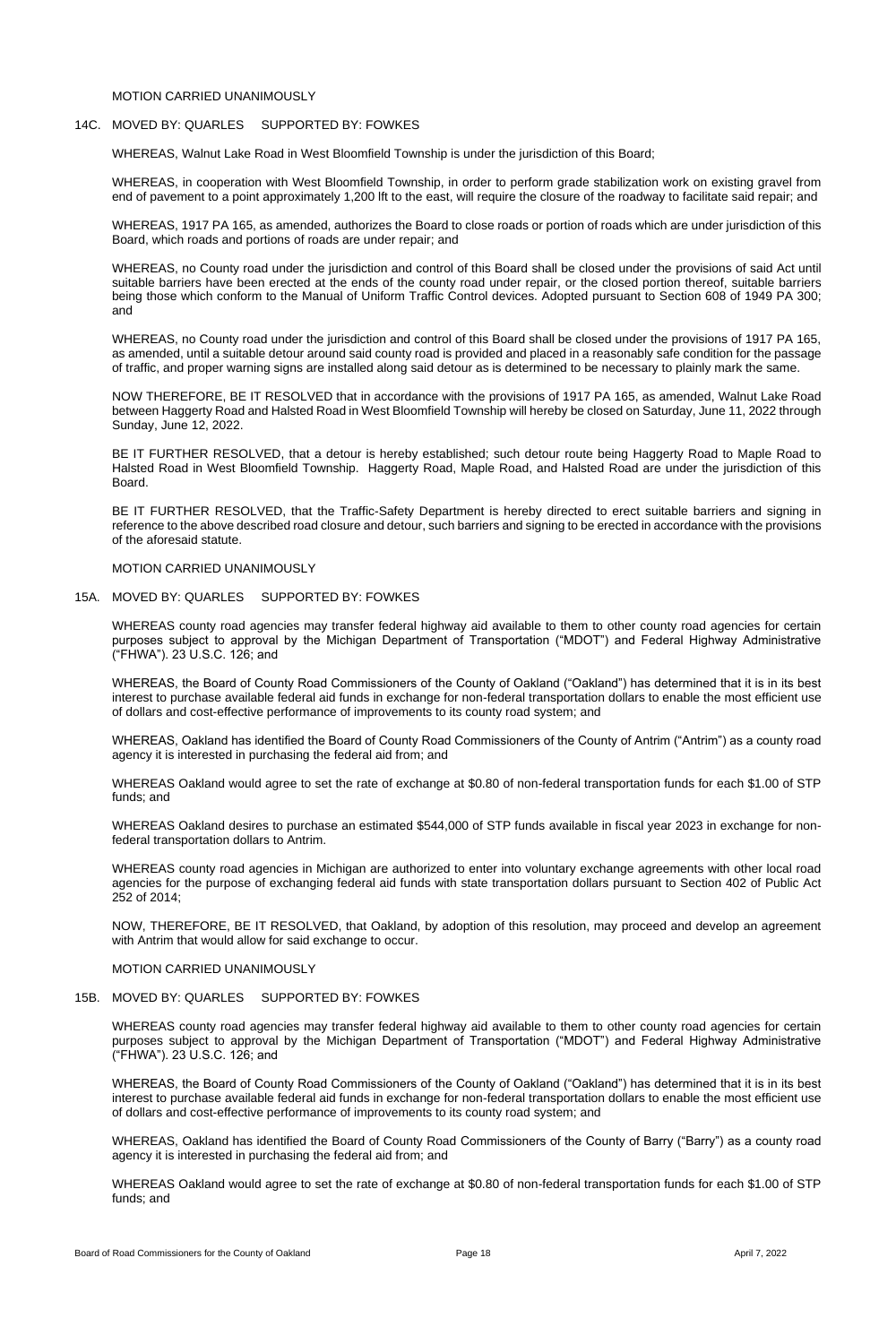WHEREAS Oakland desires to purchase an estimated \$940,222 of STP funds available in fiscal year 2023 in exchange for nonfederal transportation dollars to Barry.

WHEREAS county road agencies in Michigan are authorized to enter into voluntary exchange agreements with other local road agencies for the purpose of exchanging federal aid funds with state transportation dollars pursuant to Section 402 of Public Act 252 of 2014;

NOW, THEREFORE, BE IT RESOLVED, that Oakland, by adoption of this resolution, may proceed and develop an agreement with Barry that would allow for said exchange to occur.

MOTION CARRIED UNANIMOUSLY

#### 15C. MOVED BY: QUARLES SUPPORTED BY: FOWKES

WHEREAS, county road agencies may transfer federal highway aid available to them to other county road agencies for certain purposes subject to approval by the Michigan Department of Transportation ("MDOT") and Federal Highway Administrative ("FHWA"). 23 U.S.C. 126; and

WHEREAS, the Board of County Road Commissioners of the County of Oakland ("Oakland") has determined that it is in its best interest to purchase available federal aid funds in exchange for non-federal transportation dollars to enable the most efficient use of dollars and cost-effective performance of improvements to its county road system; and

WHEREAS, Oakland has identified the Board of County Road Commissioners of the County of Osceola ("Osceola") as a county road agency it is interested in purchasing the federal aid from; and

WHEREAS, Oakland would agree to set the rate of exchange at \$0.80 of non-federal transportation funds for each \$1.00 of STP funds; and

WHEREAS Oakland desires to purchase an estimated \$700,000 of STP funds available in fiscal year 2023 in exchange for nonfederal transportation dollars to Osceola.

WHEREAS county road agencies in Michigan are authorized to enter into voluntary exchange agreements with other local road agencies for the purpose of exchanging federal aid funds with state transportation dollars pursuant to Section 402 of Public Act 252 of 2014;

NOW, THEREFORE, BE IT RESOLVED, that Oakland, by adoption of this resolution, may proceed and develop an agreement with Osceola that would allow for said exchange to occur.

MOTION CARRIED UNANIMOUSLY

### 16. MOVED BY: QUARLES SUPPORTED BY: FOWKES

THAT the Board approve and sign Contract Authorization No. 5 for 2021 Maintenance Preservation Overlay Program, Project No. 2021098 in the amount of \$11,883,693.75 or 262% increase over the original contract price of \$6,910,508.95 with Cadillac Asphalt LLC, 51777 West 12 Mile Road, Wixom, MI 48393.

MOTION CARRIED UNANIMOUSLY

17A. MOVED BY: QUARLES SUPPORTED BY: FOWKES

THAT the Board approve and sign the Local Cost Participation Agreement / Tri-Party Program with West Bloomfield Township for Orchard Lake Road w/o Middlebelt to Old Telegraph Road; Project No. 55011, and authorize the Managing Director to execute the agreement on behalf of the board.

MOTION CARRIED UNANIMOUSLY

## 17B. MOVED BY: QUARLES SUPPORTED BY: FOWKES

THAT the Board approve and sign the Local Cost Participation Agreement / Tri-Party Program with the City of Farmington for Farmington Road, Alta Loma Drive to Grand River Avenue; Project No. 56691, and authorize the Managing Director to execute

the agreement on behalf of the board.

MOTION CARRIED UNANIMOUSLY

# 17C. MOVED BY: QUARLES SUPPORTED BY: FOWKES

THAT the Board approve and sign the Local Cost Participation Agreement / Tri-Party Program with Highland Township for 2022 Gravel Road Program, various roads; Project No. 56732, and authorize the Managing Director to execute the agreement on behalf of the board.

MOTION CARRIED UNANIMOUSLY

# 17D. MOVED BY: QUARLES SUPPORTED BY: FOWKES

THAT the Board approve and sign the Local Cost Participation Agreement / Tri-Party Program with West Bloomfield Township for Orchard Lake Road at West Bloomfield Trail; Project No. 56741, and authorize the Managing Director to execute the agreement on behalf of the board.

# MOTION CARRIED UNANIMOUSLY

Board of Road Commissioners for the County of Oakland **Page 19 Page 19 Page 19** April 7, 2022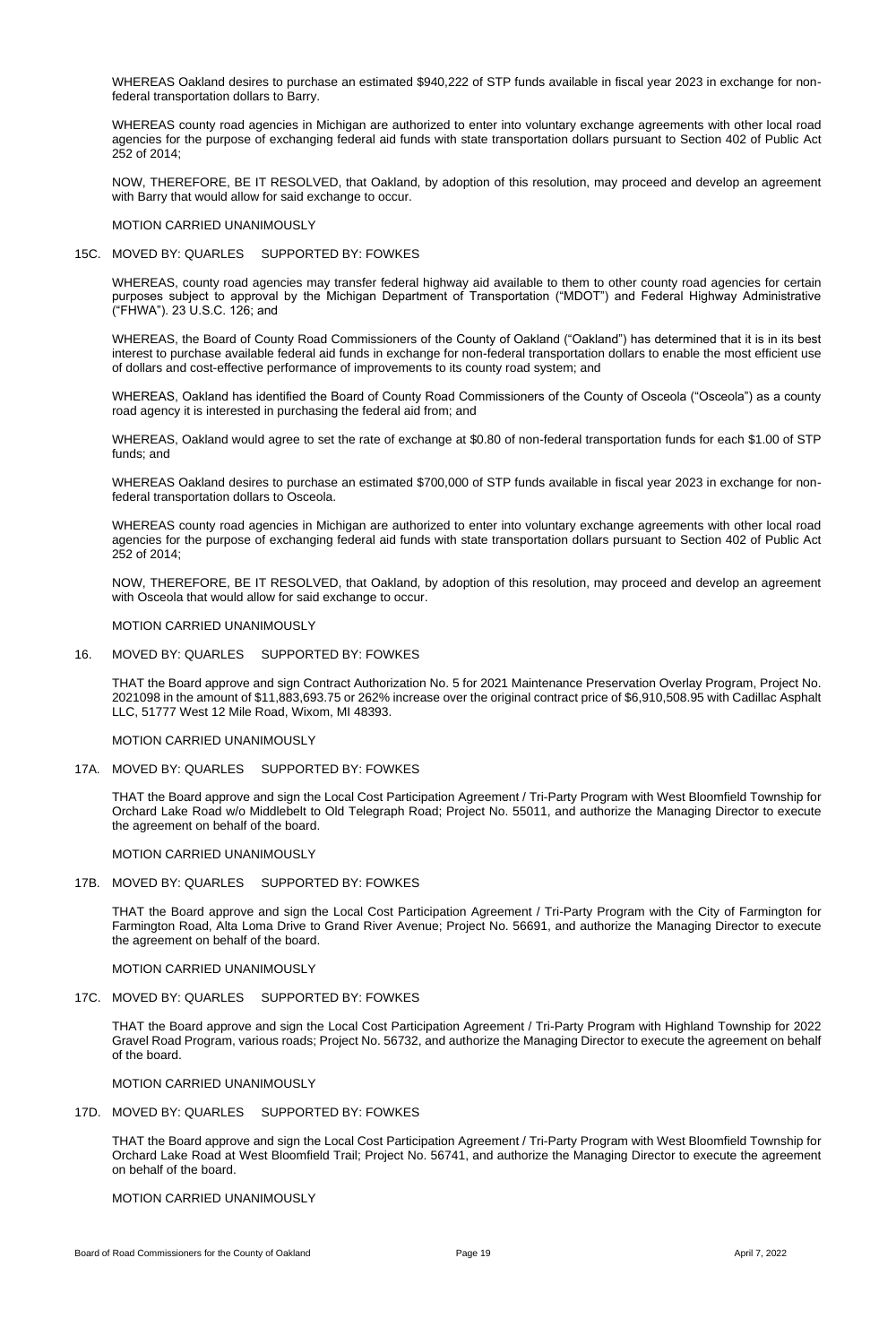## 17E. MOVED BY: QUARLES SUPPORTED BY: FOWKES

THAT the Board approve and sign the Local Cost Participation Agreement / Tri-Party Program (Amendment to Agreement Dated March 3, 2022) with the City of Orchard Lake Village for Orchard Lake Road at West Bloomfield Trail; Project No. 56751, and authorize the Managing Director to execute the agreement on behalf of the board.

MOTION CARRIED UNANIMOUSLY

## 17F. MOVED BY: QUARLES SUPPORTED BY: FOWKES

THAT the Board approve and sign the Local Cost Participation Agreement / Tri-Party Program with Oakland Township for 2022 Limestone Program, various roads; Project No. 56792, and authorize the Managing Director to execute the agreement on behalf of the board.

## MOTION CARRIED UNANIMOUSLY

## 18A. MOVED BY: QUARLES SUPPORTED BY: FOWKES

THAT the Board approve and sign the 2022 Summer Maintenance Agreement with the City of Madison Heights for 12 Mile Road, Campbell Road to Dequindre Road; 14 Mile Road, Campbell Road to Dequindre Road; and John R, 14 Mile Road to Red Run County Drain; and authorize the Managing Director to execute the agreement on behalf of the board.

#### MOTION CARRIED UNANIMOUSLY

#### 18B. MOVED BY: QUARLES SUPPORTED BY: FOWKES

THAT the Board approve and sign the 2022 Summer Maintenance Agreement with the City of Novi for Pontiac Trail, West Park Drive to just w/o Beck Road; Beck Road, Grand River Ave to 12 Mile Road; Grand River Ave, Wixom Road to Haggerty Road; 10 Mile Road, Napier Road to Haggerty Highway; Novi Road, 8 Mile Road to 12 Mile Road; Haggerty Highway, 14 Mile Road to 8 Mile Road; 12 Mile Road, Grand River Ave to Haggerty Hwy e/o Grand River; 8 Mile Road, Napier Road to Taft Road (border includes Northville); 14 Mile Road, Beck Road to West Park Drive (border includes Commerce side); Napier Road, 12 Mile Road to 8 Mile Road; Napier/10 Mile Road, Roundabout (includes all legs and Lyon side); Brickscape, n/o 8 Mile Road; and Baseline, just s/o 8 Mile Road – Northville area; and authorize the Managing Director to execute the agreement on behalf of the board.

#### MOTION CARRIED UNANIMOUSLY

## 18C. MOVED BY: QUARLES SUPPORTED BY: FOWKES

THAT the Board approve and sign the 2022 Summer Maintenance Agreement with the City of Oak Park for Greenfield Road, 8 Mile Road to 10 Mile Road; and 10 Mile Road, Greenfield Road to Maplefield; and authorize the Managing Director to execute the agreement on behalf of the board.

MOTION CARRIED UNANIMOUSLY

## 19. MOVED BY: QUARLES SUPPORTED BY: FOWKES

THAT the Board approve and sign the Geotechnical Engineering Task Order Agreement with Materials Testing Consultants Inc. for Brown / Giddings / Silverbell Roads - Jamm Road to M-24; Project No. 56261, and authorize the Managing Director to execute the agreement on behalf of the board.

MOTION CARRIED UNANIMOUSLY

## 20A. MOVED BY: QUARLES SUPPORTED BY: FOWKES

THAT bids were advertised for, electronically opened and posted on Tuesday, March 8, 2022 for Automotive Batteries, Annual Estimated Quantities, IFB No. 2178.1. A complete tabulation of bids exported from MITN/Bid Net Direct shall remain on file in the Clerk's Office of the Road Commission. Bids were solicited from several suppliers with eight response(s) received.

THE Board accept and award the bid to the low bidder meeting specifications from Rowerdink, Inc., Livonia, MI in the estimated bid amount of \$31,005.21, with terms of net 30 days, FOB destination; all other bids be rejected and the Board authorize the Managing Director to act on behalf of the Board.

# MOTION CARRIED UNANIMOUSLY

# 20B. MOVED BY: QUARLES SUPPORTED BY: FOWKES

THAT bids were advertised for, electronically opened and posted on Tuesday, March 8, 2022 for Grease and Air Coupler, Annual Estimated Quantities, IFB No. 2266. A complete tabulation of bids exported from MITN/Bid Net Direct shall remain on file in the Clerk's Office of the Road Commission. Bids were solicited from several suppliers with three response(s) received.

THE Board accept and award the bid to the low bidder meeting specifications from Vehicle Maintenance Program, Boca Raton, FL in the bid amount of \$26,973.00, with terms of net 30 days, FOB destination; all other bids be rejected and the Board authorize the Managing Director to act on behalf of the Board.

# MOTION CARRIED UNANIMOUSLY

# 20C. MOVED BY: QUARLES SUPPORTED BY: FOWKES

THAT bids were advertised for, electronically opened and posted on Tuesday, March 15, 2022 for Heavy Duty Truck Tire Scrap, Casings, and Repairs, IFB No. 2297. A complete tabulation of bids exported from MITN/Bid Net Direct shall remain on file in the Clerk's Office of the Road Commission. Bids were solicited from several suppliers with three response(s) received.

Board of Road Commissioners for the County of Oakland **Page 20 Page 20** April 7, 2022